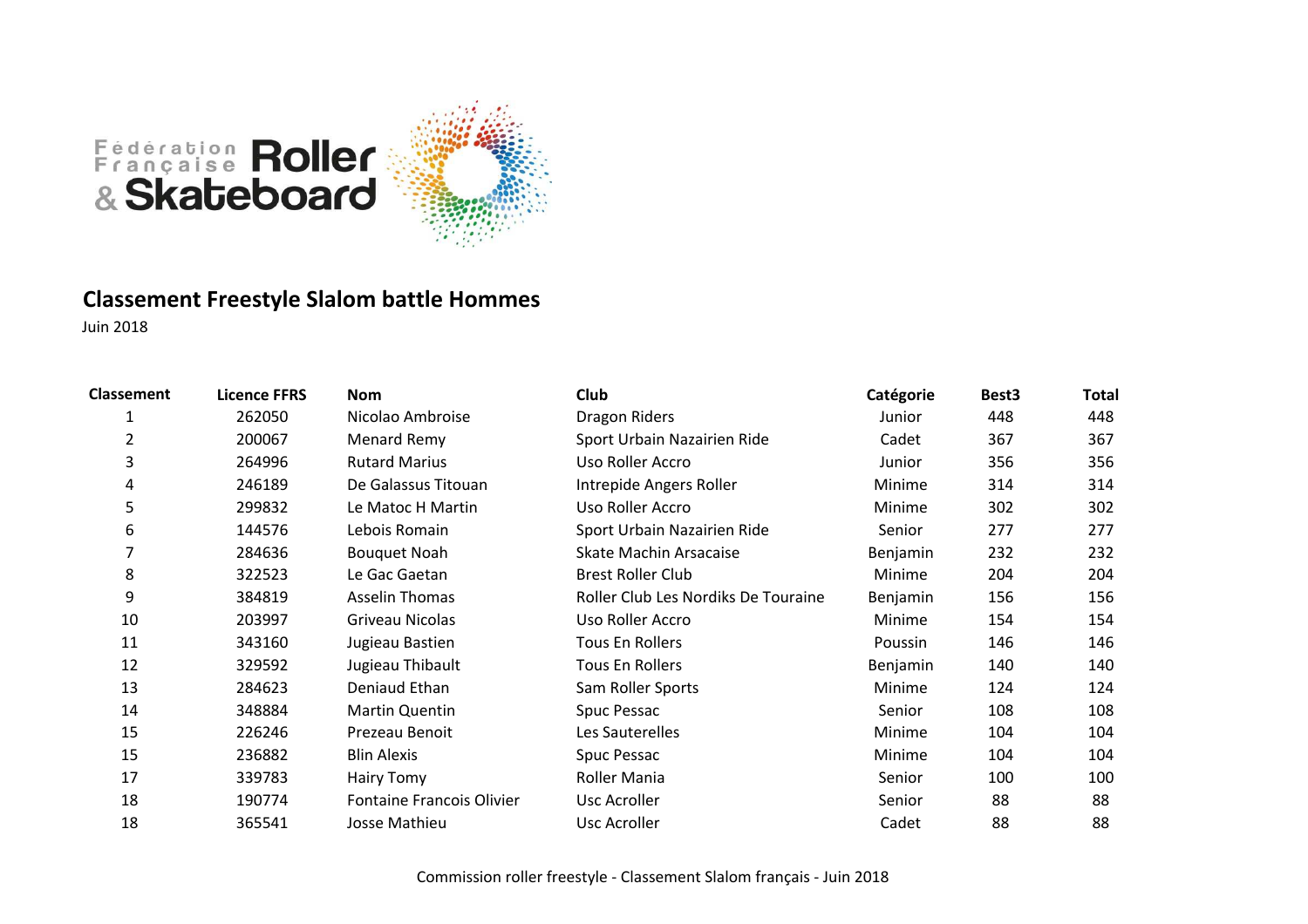| 18 | 289126 | Chavelli Felix         | Usc Acroller                           | Junior | 88 | 88 |
|----|--------|------------------------|----------------------------------------|--------|----|----|
| 21 | 308950 | <b>Bonnet Corentin</b> | Sammy Skate Club                       | Senior | 87 | 87 |
| 21 | 322214 | <b>Foucrier Tom</b>    | Association Sportive Montluconnaise SI | Junior | 87 | 87 |
| 23 | 32944  | Le Gall Guillaume      | Patin Club Plabennecois                | Senior | 77 | 77 |
| 24 | 326987 | <b>Bellec Samuel</b>   | Patin Club Lesnevien                   | Junior | 70 | 70 |
| 25 | 198834 | Rabehasaina Landy      | Alliance Glisse De Franche Comte       | Senior | 66 | 66 |
| 26 | 349242 | Simon Kristen          | Patin Club Plabennecois                | Minime | 62 | 62 |
| 26 | 351136 | Legrand Thibaud        | Roller Dole Tavaux                     | Cadet  | 62 | 62 |
| 28 | 203176 | Moreno Benjamin        | Spuc Pessac                            | Senior | 58 | 58 |
| 28 | 265673 | Febvay Jean-Marc       | Roller Mania                           | Senior | 58 | 58 |
| 30 | 220679 | Da Silva Kelian        | Kroko Sports                           | Minime | 52 | 52 |
| 30 | 115039 | Feyt Frederic          | <b>Association Rool</b>                | Senior | 52 | 52 |
| 30 | 245615 | Dieu Michel            | Sport Urbain Nazairien Ride            | Senior | 52 | 52 |
| 30 | 293095 | Ngo Kim                | Roller Club Les Nordiks De Touraine    | Junior | 52 | 52 |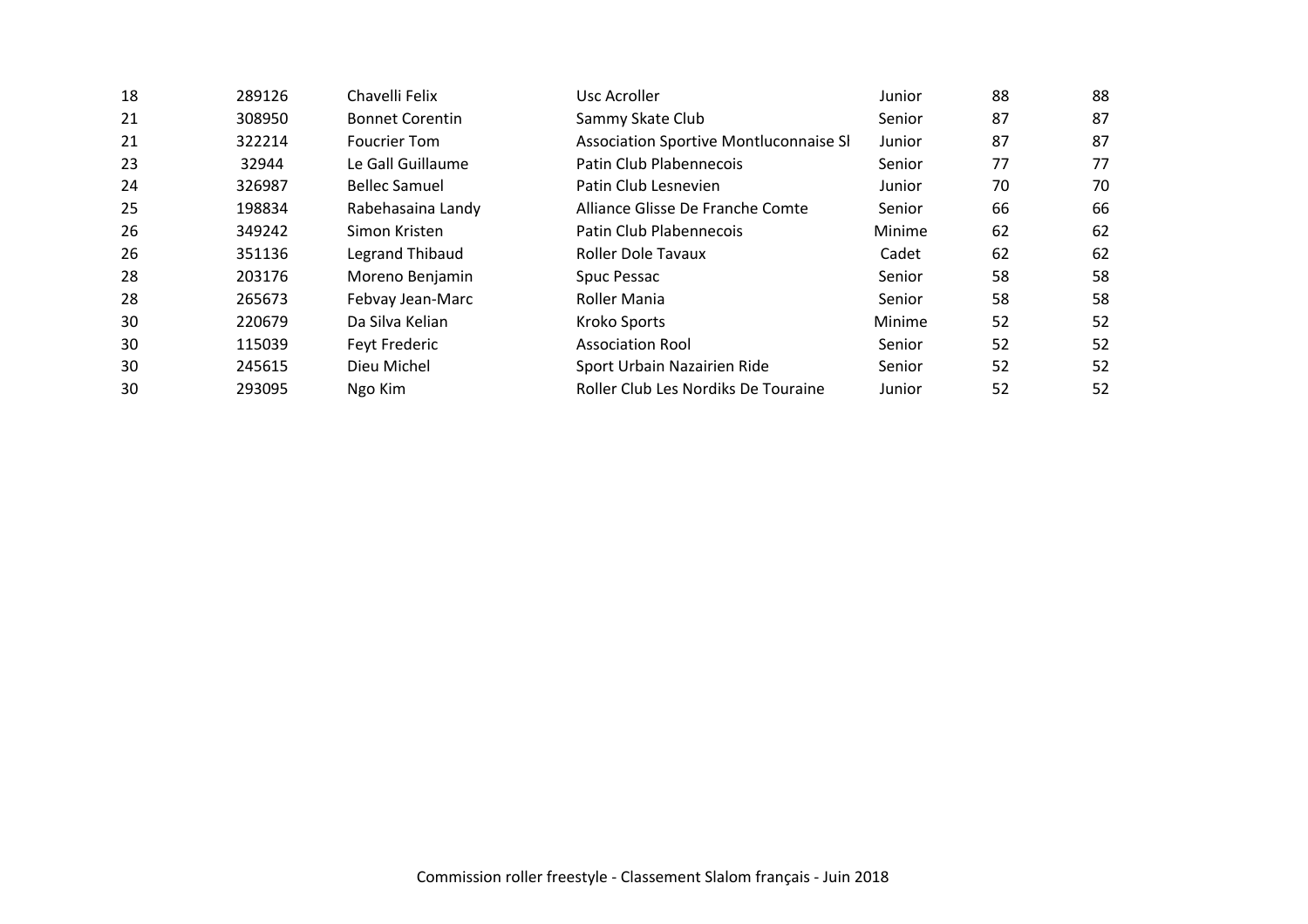

### **Classement Freestyle Slalom battle Femmes**

| <b>Classement</b> | <b>Licence FFRS</b> | Nom                     | Club                                | Catégorie | Best <sub>3</sub> | Total |
|-------------------|---------------------|-------------------------|-------------------------------------|-----------|-------------------|-------|
|                   | 196500              | Granjon Zoe             | Sam Roller Sports                   | Senior    | 448               | 448   |
| 2                 | 347139              | Landrin Zoe             | Sport Urbain Nazairien Ride         | Benjamine | 381               | 381   |
| 3                 | 196499              | Granjon Lily            | Sam Roller Sports                   | Cadette   | 354               | 354   |
| 4                 | 252270              | <b>Amiand Sephora</b>   | Dragon Riders                       | Minime    | 341               | 341   |
| 5                 | 384838              | Vaudeville Ondet Jeanne | Individuels                         | Poussine  | 340               | 402   |
| 6                 | 271829              | Poussier Maelie         | Roller Club De Pornichet            | Junior    | 307               | 377   |
|                   | 208741              | <b>Bouquet Alix</b>     | Skate Machin Arsacaise              | Cadette   | 264               | 264   |
| 8                 | 325978              | Soubigou Loann          | Dragon Riders                       | Benjamine | 254               | 254   |
| 9                 | 311564              | Langevin Isaline        | Sport Urbain Nazairien Ride         | Minime    | 240               | 240   |
| 10                | 292454              | Perrot Lucie            | <b>Roller Dole Tavaux</b>           | Cadette   | 235               | 287   |
| 11                | 320650              | Lecomte Marie           | <b>Brest Roller Club</b>            | Benjamine | 185               | 185   |
| 12                | 320661              | De Voort Albane         | Roller Club Les Nordiks De Touraine | Benjamine | 174               | 174   |
| 12                | 299891              | Hernandez Laurine       | <b>Brest Roller Club</b>            | Cadette   | 174               | 174   |
| 14                | 320660              | De Voort Margaux        | Roller Club Les Nordiks De Touraine | Benjamine | 156               | 156   |
| 15                | 322545              | Le Gac Margaux          | <b>Brest Roller Club</b>            | Benjamine | 154               | 154   |
| 16                | 328112              | Canterranne Louna       | Roller Club Les Nordiks De Touraine | Benjamine | 122               | 122   |
| 17                | 327626              | Jalabert Annaee         | Roller Club Les Nordiks De Touraine | Poussine  | 120               | 120   |
| 17                | 378873              | Bernela Julie           | Roller Club De Pornichet            | Minime    | 120               | 120   |
| 19                | 176180              | Salmon Clemence         | Skate Machin Arsacaise              | Junior    | 104               | 104   |
|                   |                     |                         |                                     |           |                   |       |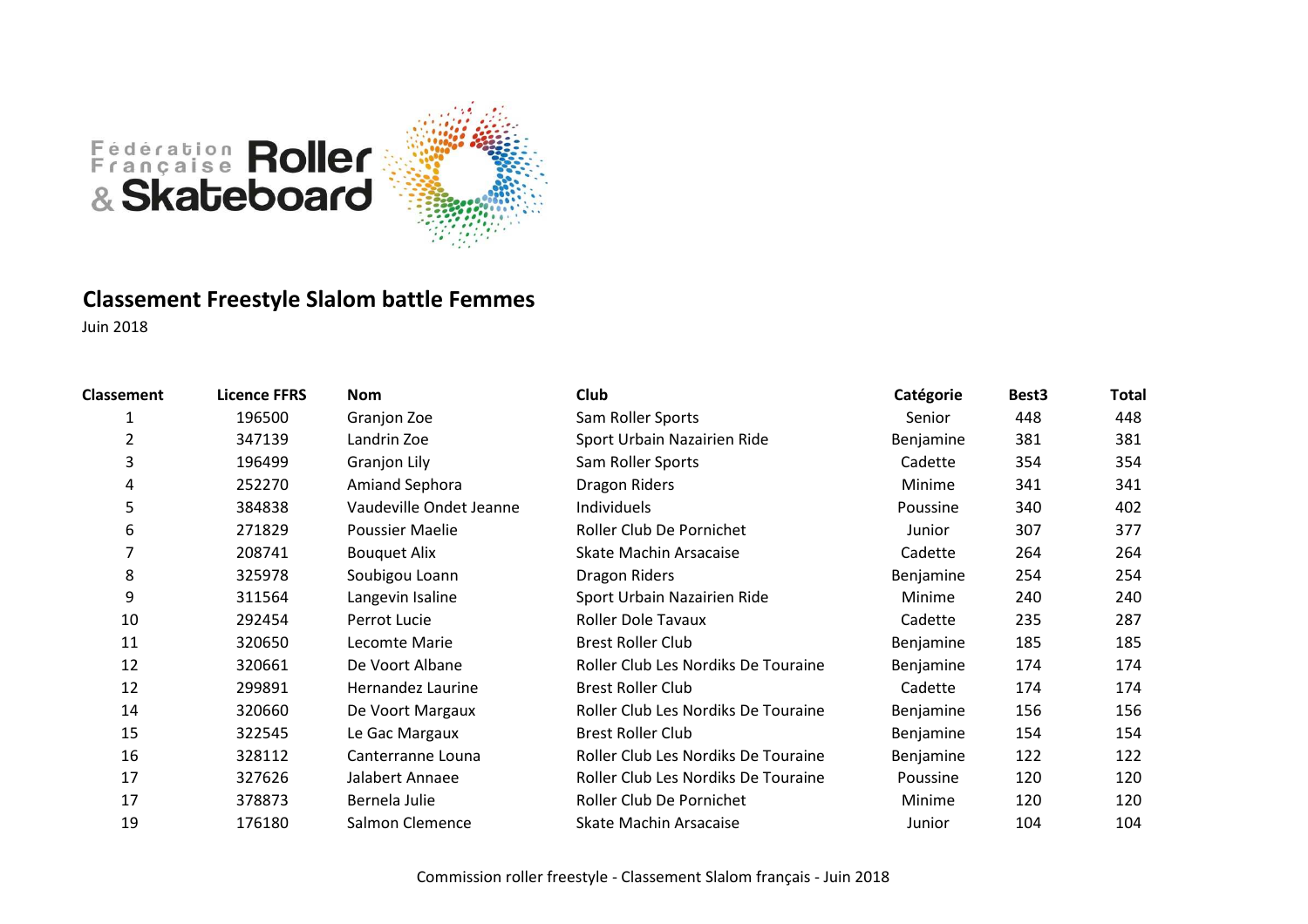| 74<br>-20<br>Senior                                                                    | 74 |
|----------------------------------------------------------------------------------------|----|
| 21<br>70<br>369645<br>Benjamine<br>Boscage Laura<br>Dragon Riders                      | 70 |
| 21<br>Kroko Sports<br>70<br>326420<br>Vincent Ambre<br>Minime                          | 70 |
| 23<br>Kroko Sports<br>341469<br>Pauchet Flavie<br>66<br>Poussine                       | 66 |
| 23<br>322112<br>Roller Dole Tavaux<br>66<br>Minime<br>Favrel Cleo                      | 66 |
| 25<br>Cadette<br>62<br>307060<br><b>Tous En Rollers</b><br>Baty Elea                   | 62 |
| 26<br>Patin Club Plabennecois<br>226965<br>58<br>Le Guennic Rozenn<br>Minime           | 58 |
| 27<br>Radanovics Sabine<br>380409<br>Roulez Rose<br>54<br>Senior                       | 54 |
| 28<br>Cadette<br>50<br>Kroko Sports<br>200144<br>Da Rosa Eva                           | 50 |
| 29<br>393724<br>Benjamine<br>44<br>Uso Roller Accro<br>Hermance Romane                 | 44 |
| Delalande Lila<br>29<br>Roller Club Les Nordiks De Touraine<br>Cadette<br>259804<br>44 | 44 |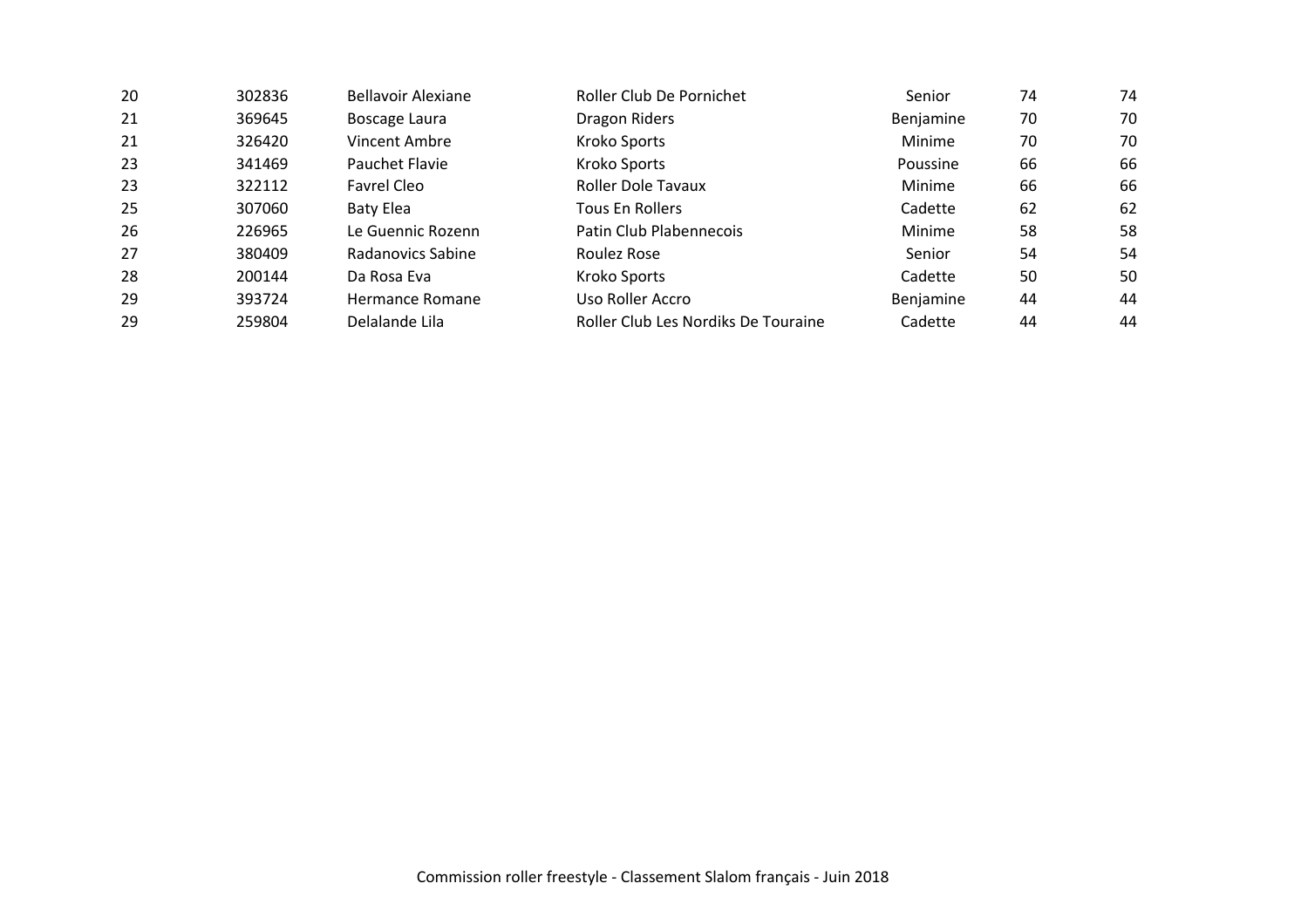

# **Classement Freestyle Slalom classic hommes**

| <b>Classement</b> | <b>Licence FFRS</b> | <b>Nom</b>                       | <b>Club</b>                            | Catégorie | Best <sub>2</sub> | Total |
|-------------------|---------------------|----------------------------------|----------------------------------------|-----------|-------------------|-------|
|                   | 144576              | Lebois Romain                    | Sport Urbain Nazairien Ride            | Senior    | 287               | 287   |
| 2                 | 24734               | Vu Van Kha Vincent               | Alliance Glisse De Franche Comte       | Senior    | 281               | 281   |
| 3                 | 262050              | Nicolao Ambroise                 | Dragon Riders                          | Junior    | 274               | 274   |
| 4                 | 268264              | Jankowski Emmanuel               | Magliss Xs                             | Senior    | 235               | 235   |
| 5                 | 264996              | <b>Rutard Marius</b>             | Uso Roller Accro                       | Junior    | 231               | 231   |
| 6                 | 200067              | Menard Remy                      | Sport Urbain Nazairien Ride            | Cadet     | 210               | 210   |
| 7                 | 348884              | Martin Quentin                   | Spuc Pessac                            | Senior    | 194               | 194   |
| 8                 | 365541              | Josse Mathieu                    | Usc Acroller                           | Cadet     | 116               | 116   |
| 9                 | 351136              | Legrand Thibaud                  | <b>Roller Dole Tavaux</b>              | Cadet     | 108               | 108   |
| 10                | 239663              | Penninckx Clement                | Spuc Pessac                            | Cadet     | 104               | 104   |
| 11                | 190774              | <b>Fontaine Francois Olivier</b> | Usc Acroller                           | Senior    | 100               | 100   |
| 11                | 339783              | <b>Hairy Tomy</b>                | Roller Mania                           | Senior    | 100               | 100   |
| 13                | 322214              | <b>Foucrier Tom</b>              | Association Sportive Montluconnaise SI | Junior    | 87                | 87    |
| 14                | 424789              | Annonay Claude                   | Lyon Roller Metropole                  | Senior    | 62                | 62    |
| 14                | 198834              | Rabehasaina Landy                | Alliance Glisse De Franche Comte       | Senior    | 62                | 62    |
| 16                | 203176              | Moreno Benjamin                  | Spuc Pessac                            | Senior    | 58                | 58    |
| 17                | 115039              | Feyt Frederic                    | <b>Association Rool</b>                | Senior    | 52                | 52    |
|                   |                     |                                  |                                        |           |                   |       |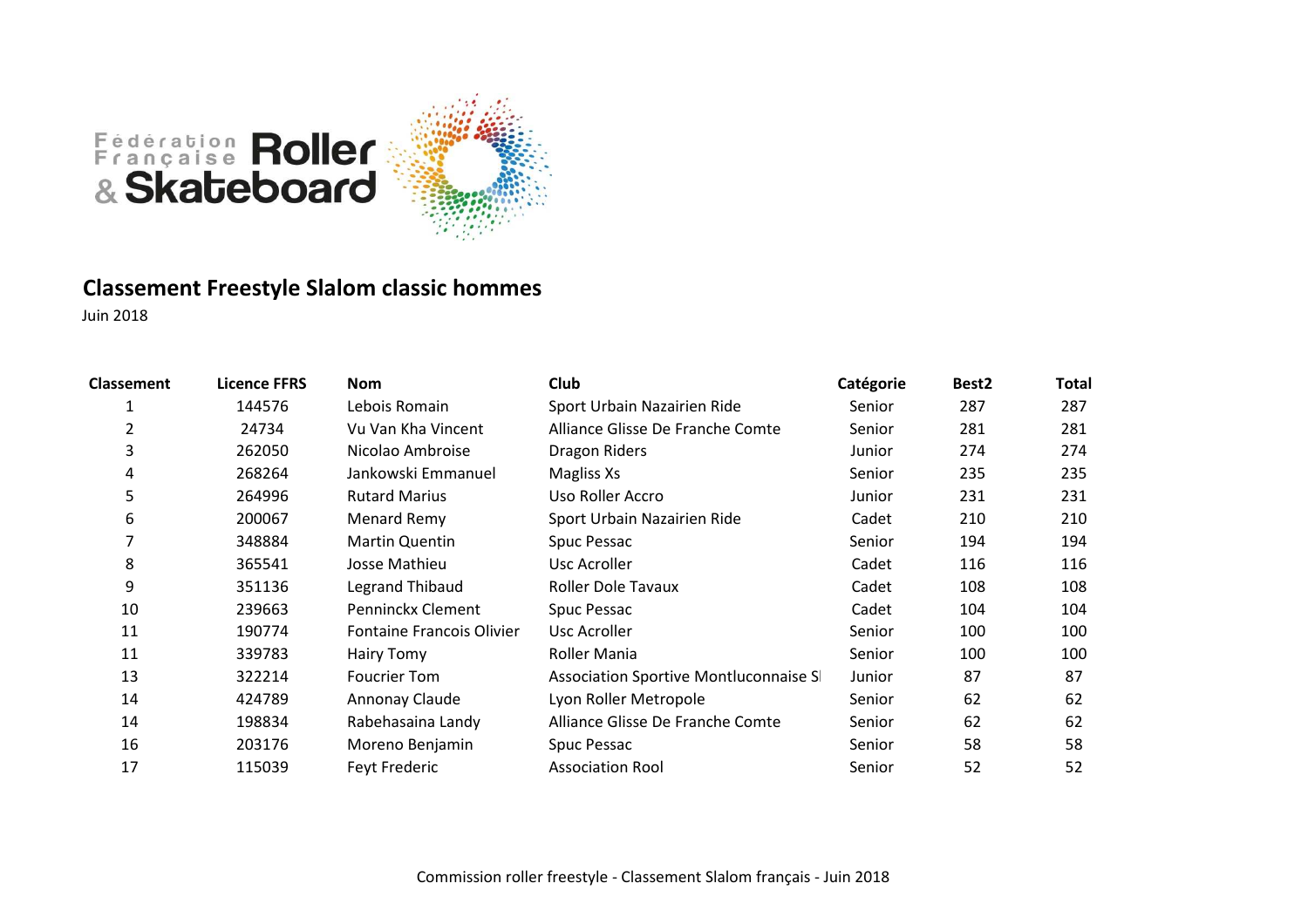| <b>Classement</b> | Licence FFRS | <b>Nom</b>          | <b>Club</b>             | Catégorie | Best <sub>2</sub> | <b>Total</b> |
|-------------------|--------------|---------------------|-------------------------|-----------|-------------------|--------------|
|                   | 246189       | De Galassus Titouan | Intrepide Angers Roller | Minime    | 266               | 266          |
|                   | 299832       | Le Matoc H Martin   | Uso Roller Accro        | Minime    | 228               | 228          |
|                   | 236882       | <b>Blin Alexis</b>  | Spuc Pessac             | Minime    | 220               | 220          |
| 4                 | 226246       | Prezeau Benoit      | Les Sauterelles         | Minime    | 124               | 124          |
|                   | 220679       | Da Silva Kelian     | Kroko Sports            | Minime    | 87                | 87           |
| 6                 | 203997       | Griveau Nicolas     | Uso Roller Accro        | Minime    | 48                | 48           |
|                   |              |                     |                         |           |                   |              |

| <b>Classement</b> | <b>Licence FFRS</b> | <b>Nom</b>            | <b>Club</b>                         | <b>Catégorie</b> | Best <sub>2</sub> | <b>Total</b> |
|-------------------|---------------------|-----------------------|-------------------------------------|------------------|-------------------|--------------|
|                   | 384819              | Asselin Thomas        | Roller Club Les Nordiks De Touraine | Benjamin         | 210               | 210          |
|                   | 284636              | <b>Bouquet Noah</b>   | Skate Machin Arsacaise              | Benjamin         | 202               | 202          |
|                   | 347857              | Dufour Sylvain        | <b>Roller Skating Bressuirais</b>   | Benjamin         | 154               | 154          |
| 4                 | 326686              | <b>Boissy Hugo</b>    | Lyon Roller Metropole               | Benjamin         | 147               | 147          |
|                   | 347862              | Reignier Lenny        | <b>Roller Skating Bressuirais</b>   | Benjamin         | 132               | 132          |
| 6                 | 304631              | Vadant Bastien        | <b>Roller Dole Tavaux</b>           | Benjamin         | 128               | 128          |
|                   | 284375              | <b>Trijean Maxime</b> | Spuc Pessac                         | Benjamin         | 116               | 116          |
|                   | 322109              | Jacquet Thomas        | <b>Roller Dole Tavaux</b>           | Benjamin         | 110               | 110          |

| <b>Classement</b> | Licence FFRS | <b>Nom</b>    | Club               | Catégorie | Best <sub>2</sub> | Total |
|-------------------|--------------|---------------|--------------------|-----------|-------------------|-------|
|                   | 350493       | Didier Martin | Roller Dole Tavaux | Poussin   | 145               | 145   |
|                   | 350492       | Didier Clovis | Roller Dole Tavaux | Mini      |                   |       |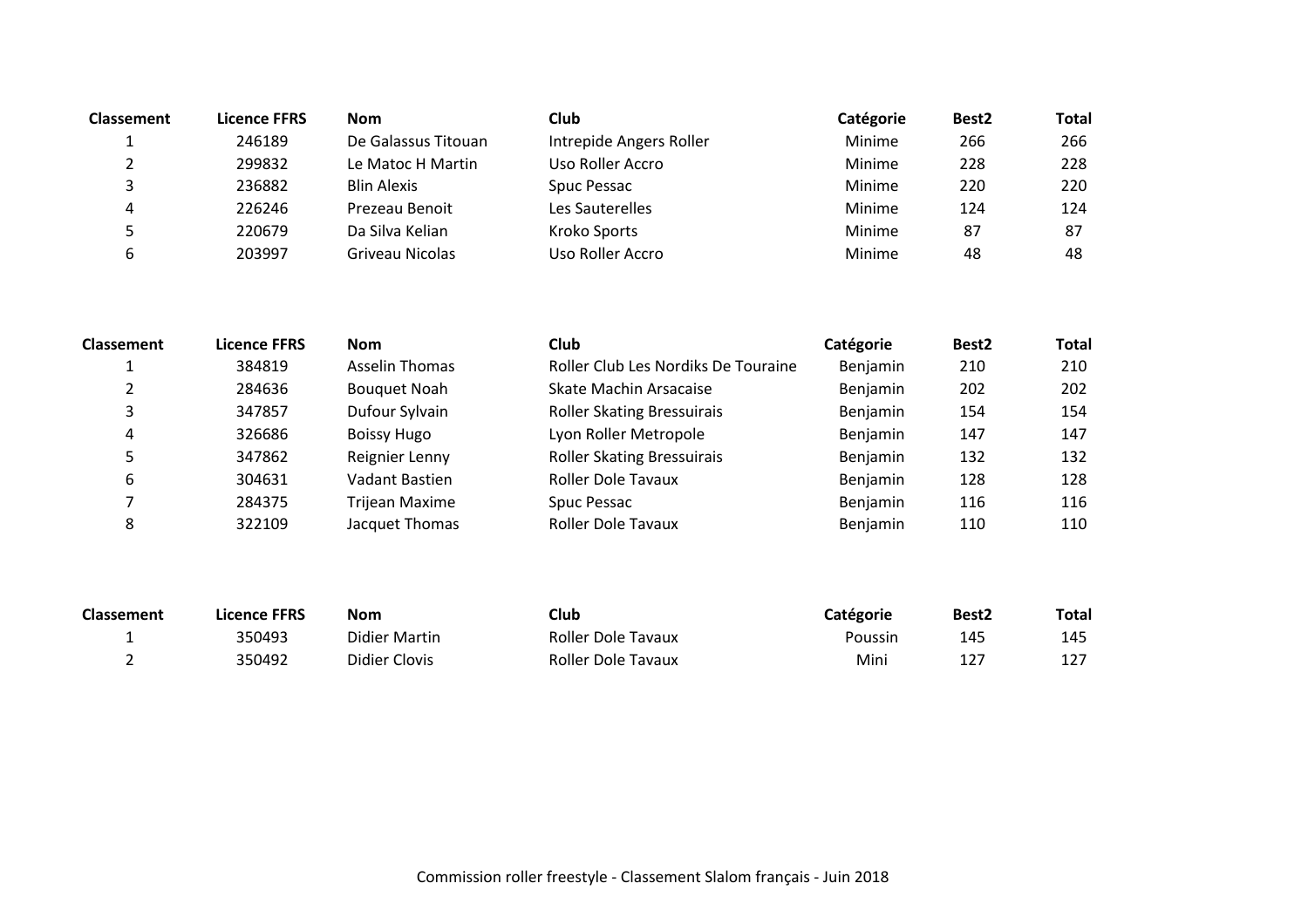

# **Classement Freestyle Slalom classic femmes**

Juin 2018

| <b>Classement</b> | Licence FFRS | <b>Nom</b>             | <b>Club</b>                         | Catégorie | Best <sub>2</sub> | <b>Total</b> |
|-------------------|--------------|------------------------|-------------------------------------|-----------|-------------------|--------------|
|                   | 196500       | Granjon Zoe            | Sam Roller Sports                   | Senior    | 300               | 300          |
|                   | 208741       | <b>Bouquet Alix</b>    | Skate Machin Arsacaise              | Cadette   | 274               | 274          |
| 3                 | 292454       | Perrot Lucie           | <b>Roller Dole Tavaux</b>           | Cadette   | 252               | 318          |
| 4                 | 271829       | Poussier Maelie        | Roller Club De Pornichet            | Junior    | 227               | 227          |
| 5                 | 380409       | Radanovics Sabine      | Roulez Rose                         | Senior    | 147               | 147          |
| 6                 | 302836       | Bellavoir Alexiane     | Roller Club De Pornichet            | Senior    | 108               | 108          |
|                   | 200144       | Da Rosa Eva            | Kroko Sports                        | Cadette   | 77                | 77           |
| 8                 | 342641       | Deschamps Lucie        | Alliance Glisse De Franche Comte    | Cadette   | 66                | 66           |
| 9                 | 259804       | Delalande Lila         | Roller Club Les Nordiks De Touraine | Cadette   | 62                | 62           |
| 10                | 304629       | Vadant Clara           | <b>Roller Dole Tavaux</b>           | Cadette   | 58                | 58           |
| 10                | 240974       | <b>Tournier Marion</b> | Alliance Glisse De Franche Comte    | Senior    | 58                | 58           |
| 12                | 231660       | Van Der Meulen Marine  | Roulez Rose                         | Junior    | 54                | 54           |
|                   |              |                        |                                     |           |                   |              |

| <b>Classement</b> | <b>Licence FFRS</b> | <b>Nom</b>            | Club                        | Catégorie | Best <sub>3</sub> | <b>Total</b> |
|-------------------|---------------------|-----------------------|-----------------------------|-----------|-------------------|--------------|
|                   | 252270              | Amiand Sephora        | Dragon Riders               | Minime    | 224               | 224          |
|                   | 311564              | Langevin Isaline      | Sport Urbain Nazairien Ride | Minime    | 201               | 201          |
|                   | 284371              | Desmazes Marie Oceane | Spuc Pessac                 | Minime    | 132               | 132          |
|                   | 326420              | Vincent Ambre         | Kroko Sports                | Minime    | 100               | 100          |

Commission roller freestyle - Classement Slalom français - Juin 2018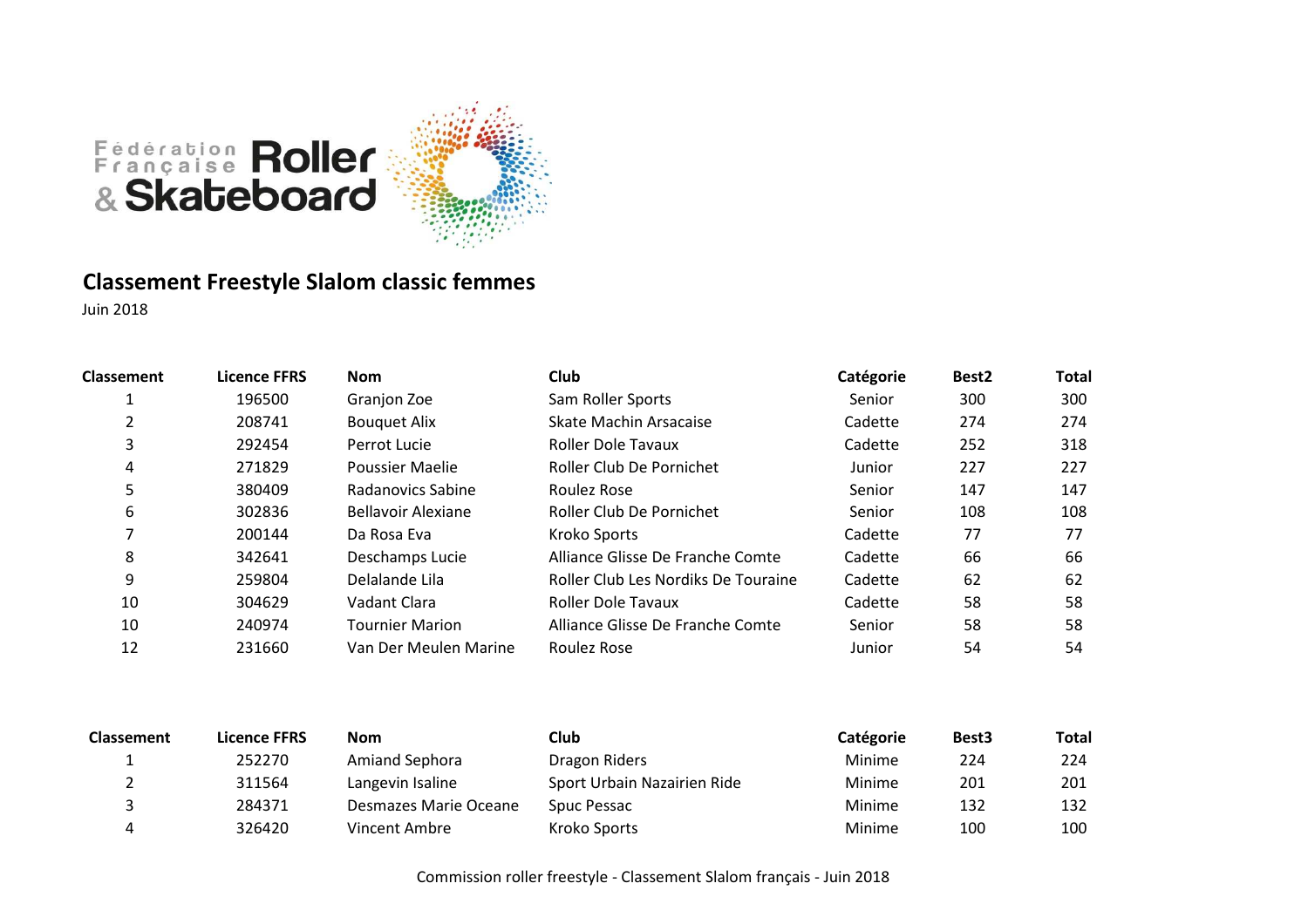| 70<br>Rolle <sup></sup><br>avaux<br>avrel<br>Cleo<br>Minim<br>Dole<br>טי | $70^{\circ}$ |
|--------------------------------------------------------------------------|--------------|
|--------------------------------------------------------------------------|--------------|

| <b>Classement</b> | <b>Licence FFRS</b> | <b>Nom</b>        | Club                                | Catégorie | Best <sub>3</sub> | <b>Total</b> |
|-------------------|---------------------|-------------------|-------------------------------------|-----------|-------------------|--------------|
|                   | 320661              | De Voort Albane   | Roller Club Les Nordiks De Touraine | Benjamine | 338               | 338          |
|                   | 347139              | Landrin Zoe       | Sport Urbain Nazairien Ride         | Benjamine | 300               | 300          |
| 3                 | 320660              | De Voort Margaux  | Roller Club Les Nordiks De Touraine | Benjamine | 256               | 256          |
| 4                 | 328112              | Canterranne Louna | Roller Club Les Nordiks De Touraine | Benjamine | 222               | 222          |
|                   | 325978              | Soubigou Loann    | Dragon Riders                       | Benjamine | 210               | 210          |
| 6                 | 352812              | Panel Jeanne      | <b>Roller Dole Tavaux</b>           | Benjamine | 66                | 66           |
|                   | 393724              | Hermance Romane   | Uso Roller Accro                    | Benjamine | 52                | 52           |

| <b>Classement</b> | <b>Licence FFRS</b> | <b>Nom</b>              | <b>Club</b>                         | Catégorie | Best <sub>3</sub> | <b>Total</b> |
|-------------------|---------------------|-------------------------|-------------------------------------|-----------|-------------------|--------------|
|                   | 384838              | Vaudeville Ondet Jeanne | Individuels                         | Poussine  | 318               | 318          |
|                   | 327626              | Jalabert Annaee         | Roller Club Les Nordiks De Touraine | Poussine  | 220               | 220          |
|                   | 287377              | <b>Blin Lisa</b>        | Spuc Pessac                         | Poussine  | 174               | 174          |
|                   | 360056              | <b>Boissy Manon</b>     | Lyon Roller Metropole               | Mini      | 128               | 128          |
|                   | 304630              | Vadant Emma             | <b>Roller Dole Tavaux</b>           | Poussine  | 128               | 128          |
|                   | 341469              | Pauchet Flavie          | Kroko Sports                        | Poussine  | 100               | 100          |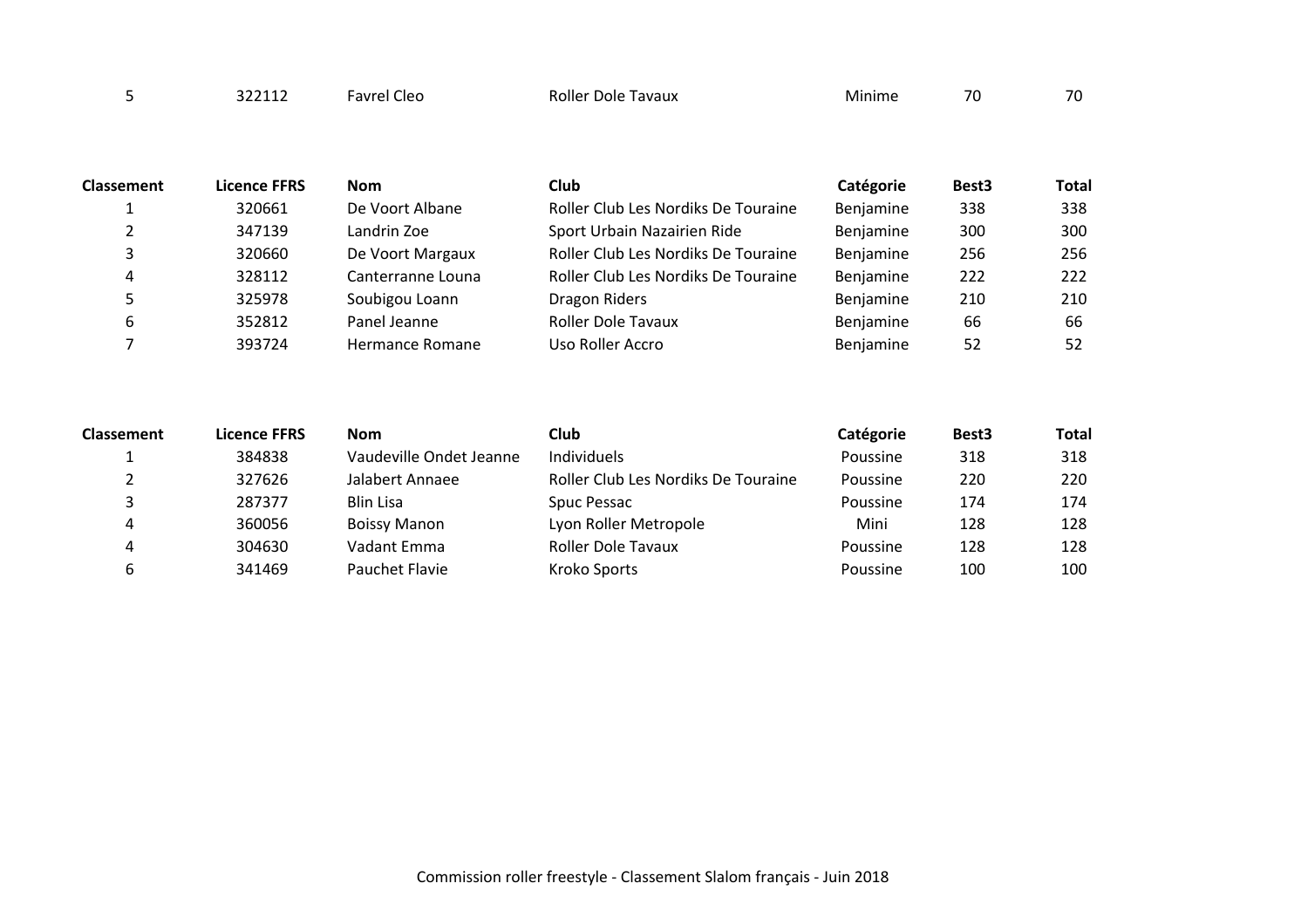

# **Classement Freestyle Slalom vitesse Hommes**

| <b>Classement</b> | <b>Licence FFRS</b> | Nom                    | Club                             | Catégorie | Best <sub>3</sub> | <b>Total</b> |
|-------------------|---------------------|------------------------|----------------------------------|-----------|-------------------|--------------|
| 1                 | 72794               | Fort Jimmy             | Roller Bug                       | Senior    | 500               | 800          |
| 2                 | 76683               | Fort Yohann            | Stade Bordelais Asptt            | Senior    | 348               | 425          |
| 3                 | 60619               | <b>Briex Oscar</b>     | Roller Bug                       | Senior    | 331               | 521          |
| 4                 | 203176              | Moreno Benjamin        | Spuc Pessac                      | Senior    | 327               | 404          |
| 5                 | 262050              | Nicolao Ambroise       | Dragon Riders                    | Junior    | 319               | 319          |
| 6                 | 214526              | Escarpe Jeremy         | Stade Bordelais Asptt            | Senior    | 306               | 416          |
| 7                 | 200067              | Menard Remy            | Sport Urbain Nazairien Ride      | Cadet     | 290               | 290          |
| 8                 | 170130              | Le Goff Kieran         | Stade Bordelais Asptt            | Senior    | 281               | 343          |
| 9                 | 185913              | Pouessel Romain        | Roller Club De Pornichet         | Junior    | 250               | 348          |
| 10                | 331709              | <b>Cavelier Thomas</b> | Le Havre Skate Krew              | Senior    | 250               | 250          |
| 11                | 385607              | Leleu Eliott           | Roller Bug                       | Cadet     | 234               | 362          |
| 12                | 24734               | Vu Van Kha Vincent     | Alliance Glisse De Franche Comte | Senior    | 224               | 224          |
| 12                | 230773              | Giron Raphael          | Usc Acroller                     | Senior    | 224               | 224          |
| 14                | 144576              | Lebois Romain          | Sport Urbain Nazairien Ride      | Senior    | 219               | 219          |
| 15                | 319093              | Viogne Enzo            | Sport Urbain Nazairien Ride      | Cadet     | 216               | 266          |
| 16                | 335525              | <b>Baert Alexis</b>    | <b>Usc Acroller</b>              | Junior    | 198               | 198          |
| 17                | 296945              | Sow Guy                | Spuc Pessac                      | Senior    | 188               | 188          |
| 18                | 207517              | <b>Charvet Louis</b>   | <b>Roller Bug</b>                | Junior    | 184               | 184          |
| 19                | 268264              | Jankowski Emmanuel     | Magliss Xs                       | Senior    | 176               | 176          |
| 20                | 216707              | Larroche Paul          | <b>Roller Bug</b>                | Cadet     | 170               | 210          |
|                   |                     |                        |                                  |           |                   |              |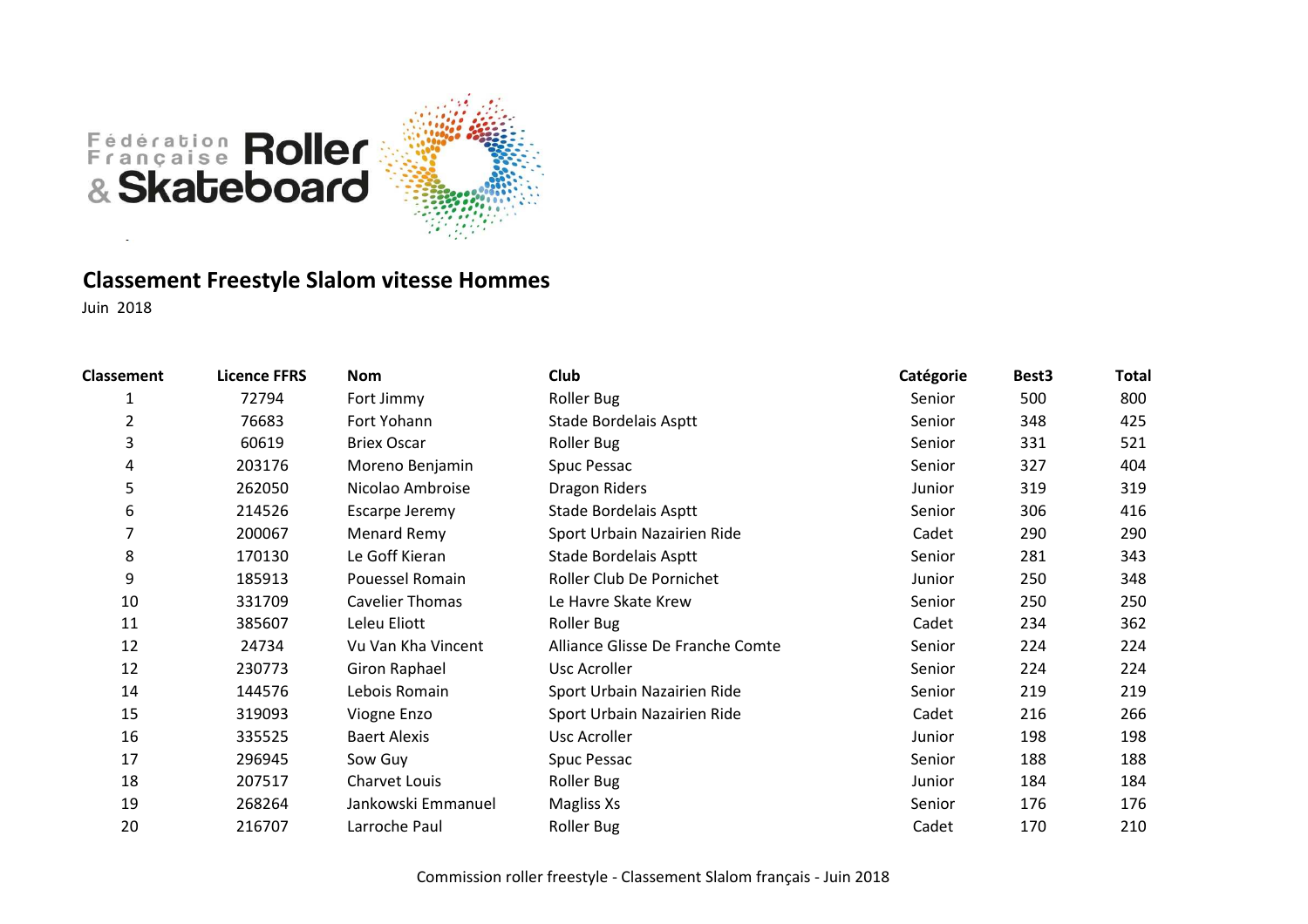| 21 | 239663 | Penninckx Clement          | Spuc Pessac                            | Cadet  | 162 | 162 |
|----|--------|----------------------------|----------------------------------------|--------|-----|-----|
| 22 | 348884 | <b>Martin Quentin</b>      | Spuc Pessac                            | Senior | 158 | 158 |
| 23 | 290205 | <b>Dubreuil Maxime</b>     | <b>Strascross</b>                      | Senior | 152 | 152 |
| 24 | 342521 | <b>Chabert Christopher</b> | <b>Roller Bug</b>                      | Junior | 148 | 186 |
| 25 | 158708 | Cardinal Hugo              | Roller Club Roscoff                    | Junior | 147 | 147 |
| 26 | 302864 | Cadoret Matthieu           | Roller Club De Pornichet               | Cadet  | 126 | 126 |
| 27 | 351136 | <b>Legrand Thibaud</b>     | <b>Roller Dole Tavaux</b>              | Cadet  | 106 | 106 |
| 28 | 322214 | <b>Foucrier Tom</b>        | Association Sportive Montluconnaise Sh | Junior | 100 | 100 |
| 29 | 339783 | <b>Hairy Tomy</b>          | Roller Mania                           | Senior | 87  | 87  |
| 29 | 51205  | Neyraval Yohan             | <b>Association Rool</b>                | Senior | 87  | 87  |
| 29 | 179655 | Rayer Yoan                 | <b>Roller Mania</b>                    | Junior | 87  | 87  |
| 32 | 178115 | <b>Doucet Mael</b>         | <b>Troupe Roller Melloise</b>          | Cadet  | 77  | 77  |
| 33 | 280419 | Morin Theo                 | <b>Roller Skating Bressuirais</b>      | Junior | 74  | 74  |
| 34 | 346449 | <b>Berthelot Tom</b>       | Association Sportive Montluconnaise Sh | Cadet  | 70  | 70  |
| 35 | 141110 | Lebrun Alexandre           | Lyon Roller Metropole                  | Senior | 66  | 66  |
| 36 | 94410  | Rayer Didier               | Roller Mania                           | Senior | 62  | 62  |
| 36 | 32944  | Le Gall Guillaume          | Patin Club Plabennecois                | Senior | 62  | 62  |
| 38 | 326987 | <b>Bellec Samuel</b>       | Patin Club Lesnevien                   | Junior | 58  | 58  |
| 39 | 265673 | Febvay Jean-Marc           | Roller Mania                           | Senior | 54  | 54  |
| 39 | 245615 | Dieu Michel                | Sport Urbain Nazairien Ride            | Senior | 54  | 54  |
| 39 | 223161 | <b>Guenver Quentin</b>     | Carhaix Poher Roller Skating Club      | Junior | 54  | 54  |
| 42 | 210351 | <b>Menard Thierry</b>      | Sport Urbain Nazairien Ride            | Senior | 50  | 50  |
| 42 | 376901 | Clairand Jeremy            | <b>Tous En Rollers</b>                 | Senior | 50  | 50  |
| 42 | 198834 | Rabehasaina Landy          | Alliance Glisse De Franche Comte       | Senior | 50  | 50  |
| 42 | 333451 | <b>Fulbert Matteo</b>      | Roller Sport Reze                      | Junior | 50  | 50  |
| 46 | 308950 | <b>Bonnet Corentin</b>     | Sammy Skate Club                       | Senior | 48  | 48  |
| 46 | 303091 | Marguet Cyrille            | Roller Club Les Nordiks De Touraine    | Senior | 48  | 48  |
| 46 | 289513 | Cerv Antoine               | <b>Graves Roller</b>                   | Junior | 48  | 48  |
| 49 | 362923 | <b>Yllan David</b>         | Roller Club Les Nordiks De Touraine    | Senior | 46  | 46  |
| 49 | 102188 | Couitti Dylan              | Usc Acroller                           | Senior | 46  | 46  |
| 49 | 345004 | Feve Joshua                | Roller Maine Coeur De Sarthe           | Junior | 46  | 46  |
| 52 | 185048 | <b>Griveau Philippe</b>    | Uso Roller Accro                       | Senior | 44  | 44  |
| 52 | 423682 | <b>Brocard Andrew</b>      | <b>Roul Mans</b>                       | Senior | 44  | 44  |
|    |        |                            |                                        |        |     |     |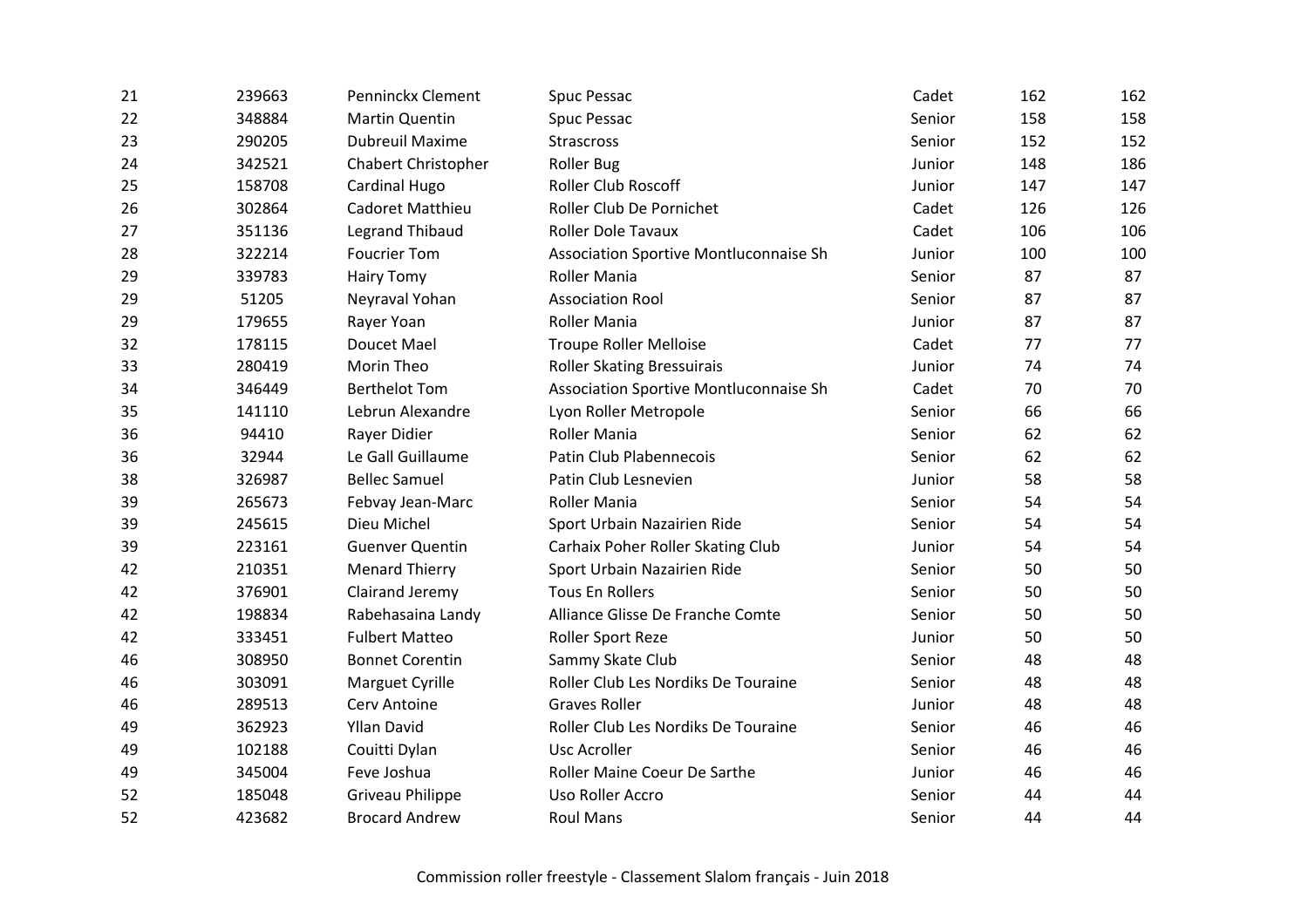| 54 | 115039 | <b>Feyt Frederic</b> | <b>Association Rool</b>             | Senior | 42 | 42 |
|----|--------|----------------------|-------------------------------------|--------|----|----|
| 54 | 328793 | Dalmont Victor       | <b>Roller Maine Coeur De Sarthe</b> | Cadet  | 42 | 42 |
| 54 | 300375 | Lafenetre Charlie    | Roller Bug                          | Junior | 42 | 42 |
| 57 | 293530 | Lefebvre Tom         | Roller Maine Coeur De Sarthe        | Cadet  | 40 | 40 |

| <b>Classement</b> | <b>Licence FFRS</b> | <b>Nom</b>             | Club                         | Catégorie | Best3 | <b>Total</b> |
|-------------------|---------------------|------------------------|------------------------------|-----------|-------|--------------|
| 1                 | 284475              | Dayries Ethan          | Stade Bordelais Asptt        | Minime    | 474   | 827          |
| $\overline{2}$    | 322523              | Le Gac Gaetan          | <b>Brest Roller Club</b>     | Minime    | 374   | 448          |
| 3                 | 354719              | Sarrade Maxime         | <b>Roller Bug</b>            | Minime    | 307   | 307          |
| 4                 | 246189              | De Galassus Titouan    | Intrepide Angers Roller      | Minime    | 306   | 306          |
| 5                 | 284623              | Deniaud Ethan          | Sam Roller Sports            | Minime    | 296   | 296          |
| 6                 | 218538              | <b>Metayer Antoine</b> | <b>Roller Bug</b>            | Minime    | 282   | 394          |
|                   | 349242              | Simon Kristen          | Patin Club Plabennecois      | Minime    | 269   | 346          |
| 8                 | 330224              | Coupeaud Maxime        | <b>Roller Bug</b>            | Minime    | 268   | 334          |
| 9                 | 306322              | Machicote Damien       | <b>Roller Skating Angloy</b> | Minime    | 265   | 335          |
| 10                | 236882              | <b>Blin Alexis</b>     | Spuc Pessac                  | Minime    | 236   | 236          |
| 11                | 226246              | Prezeau Benoit         | Les Sauterelles              | Minime    | 220   | 220          |
| 12                | 373742              | Tongazara Iborahimo    | Roller Club De Pornichet     | Minime    | 208   | 250          |
| 13                | 252140              | Goatter Enzo           | Stade Bordelais Asptt        | Minime    | 186   | 234          |
| 14                | 203997              | Griveau Nicolas        | Uso Roller Accro             | Minime    | 186   | 186          |
| 15                | 232187              | Van Hamme Titouan      | Roller Club De Pornichet     | Minime    | 182   | 222          |
| 16                | 304366              | <b>Rabillard Joris</b> | <b>Tous En Rollers</b>       | Minime    | 172   | 172          |
| 17                | 306046              | Charritton Iban        | <b>Roller Skating Angloy</b> | Minime    | 166   | 166          |
| 18                | 239856              | Gallant Balthazar      | Stade Bordelais Asptt        | Minime    | 164   | 164          |
| 19                | 386233              | Gillet Theo            | <b>Spuc Pessac</b>           | Minime    | 154   | 154          |
| 20                | 352420              | Le Coquil Timothe      | Le Havre Skate Krew          | Minime    | 150   | 150          |
| 21                | 228123              | Roignant Theo          | <b>Roller Club Roscoff</b>   | Minime    | 139   | 139          |
| 22                | 302917              | Kovalenko Jean         | Roller Club De Pornichet     | Minime    | 128   | 128          |
| 23                | 220624              | Charvet Julien         | <b>Roller Bug</b>            | Minime    | 118   | 118          |
| 24                | 220679              | Da Silva Kelian        | <b>Kroko Sports</b>          | Minime    | 100   | 100          |
| 24                | 359676              | Kessler Gwendall       | Sport Urbain Nazairien Ride  | Minime    | 100   | 100          |
|                   |                     |                        |                              |           |       |              |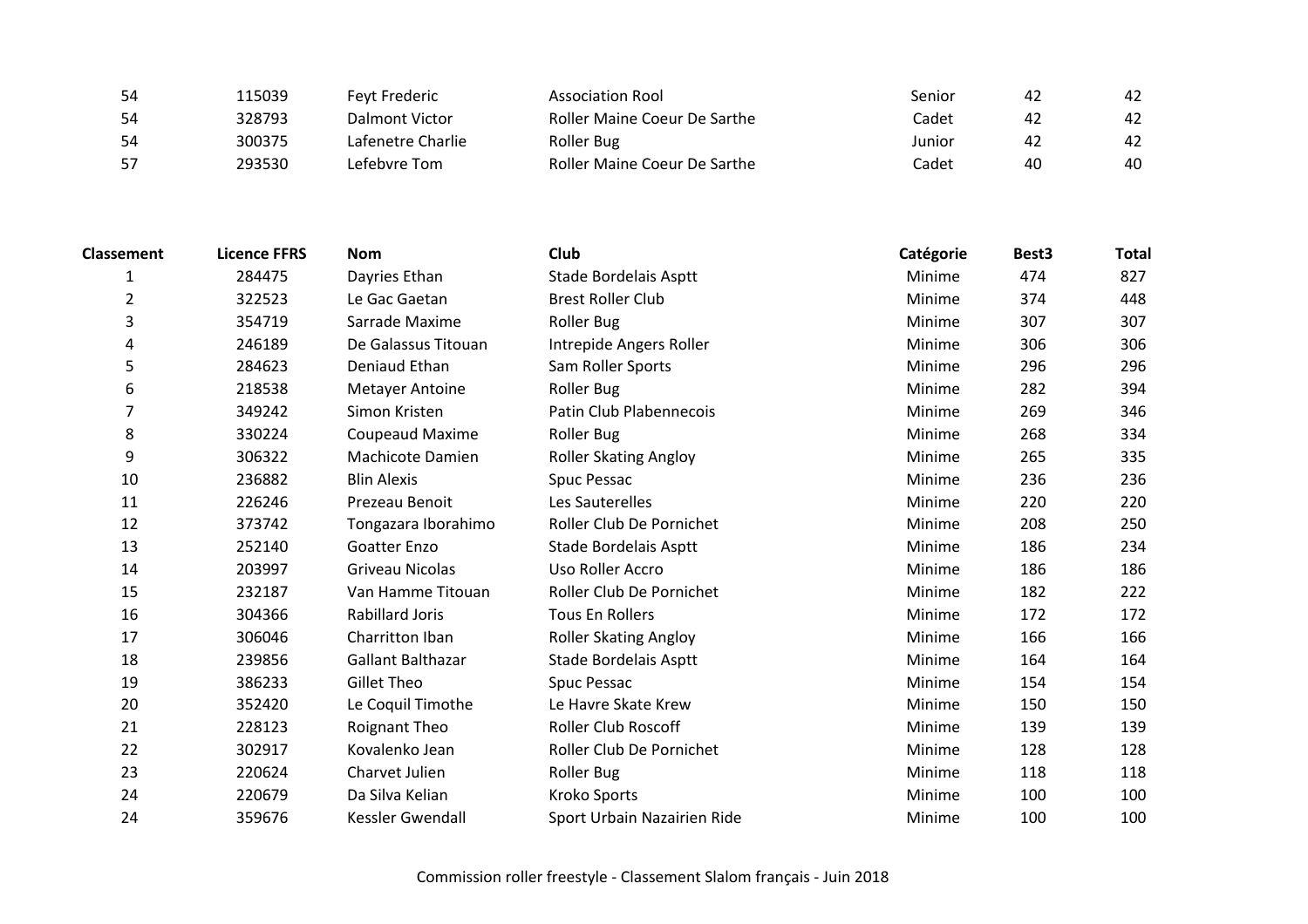| 326286 | <b>Charritton Patxi</b> | <b>Roller Skating Angloy</b>       | Minime | 98  | 98 |
|--------|-------------------------|------------------------------------|--------|-----|----|
| 256768 | Merceron Alex           | <b>Roller Skating Bressuirais</b>  | Minime | 92  | 92 |
| 294273 | Mouraud Mael            | <b>Roller Skating Angloy</b>       | Minime | 88  | 88 |
| 379737 | Letellier Matys         | Le Havre Skate Krew                | Minime | -62 | 62 |
| 347708 | Madec Tom               | <b>Roller Club Roscoff</b>         | Minime | 62  | 62 |
| 307085 | Lacroix Noah            | Usc Acroller                       | Minime | 54  | 54 |
| 383353 | Francois Alexandre      | Rolling Sk8 Club Bieville Beuville | Minime | 52  | 52 |
|        |                         |                                    |        |     |    |

| <b>Classement</b> | <b>Licence FFRS</b> | <b>Nom</b>              | Club                                | Catégorie | Best 3 | <b>Total</b> |
|-------------------|---------------------|-------------------------|-------------------------------------|-----------|--------|--------------|
| 1                 | 284636              | <b>Bouquet Noah</b>     | Skate Machin Arsacaise              | Benjamin  | 414    | 514          |
| $\overline{2}$    | 234024              | <b>Grall Maxence</b>    | Roller Club Roscoff                 | Benjamin  | 375    | 452          |
| 3                 | 304756              | Dayries Liam            | Stade Bordelais Asptt               | Benjamin  | 354    | 666          |
| 4                 | 300924              | <b>Morboeuf Mathys</b>  | Stade Bordelais Asptt               | Benjamin  | 309    | 434          |
| 5                 | 354816              | <b>Renault Louis</b>    | Le Havre Skate Krew                 | Benjamin  | 282    | 282          |
| 6                 | 329592              | Jugieau Thibault        | Tous En Rollers                     | Benjamin  | 280    | 342          |
| 7                 | 315065              | <b>Roudaut Mael</b>     | <b>Brest Roller Club</b>            | Benjamin  | 253    | 253          |
| 8                 | 284375              | <b>Trijean Maxime</b>   | Spuc Pessac                         | Benjamin  | 247    | 247          |
| 9                 | 292019              | <b>Dubosc Romeo</b>     | <b>Roller Skating Angloy</b>        | Benjamin  | 227    | 227          |
| 10                | 345604              | <b>Ponchart Antoine</b> | Roller Bug                          | Benjamin  | 204    | 204          |
| 11                | 384819              | <b>Asselin Thomas</b>   | Roller Club Les Nordiks De Touraine | Benjamin  | 194    | 194          |
| 12                | 296365              | Laprade Nicolas         | Roller Bug                          | Benjamin  | 170    | 220          |
| 13                | 283268              | Thery Ataia             | <b>Roller Skating Angloy</b>        | Benjamin  | 166    | 166          |
| 14                | 347857              | Dufour Sylvain          | Roller Skating Bressuirais          | Benjamin  | 162    | 162          |
| 15                | 379662              | Gouineaud Loury Arthur  | Roller Bug                          | Benjamin  | 156    | 202          |
| 16                | 304972              | <b>Bataille Timeo</b>   | Rolling Sk8 Club Bieville Beuville  | Benjamin  | 140    | 140          |
| 17                | 347862              | Reignier Lenny          | <b>Roller Skating Bressuirais</b>   | Benjamin  | 132    | 132          |
| 18                | 332157              | Corre Noa               | <b>Brest Roller Club</b>            | Benjamin  | 118    | 118          |
| 19                | 381329              | Calabrese Gabriele      | Roller Bug                          | Benjamin  | 110    | 110          |
| 20                | 367983              | <b>Tamisier Melvyn</b>  | <b>Roller Skating Angloy</b>        | Benjamin  | 104    | 104          |
| 21                | 393903              | Mocaer Swann            | <b>Roller Club Roscoff</b>          | Benjamin  | 102    | 102          |
| 22                | 369799              | Piquet Alex             | Roller Club De Pornichet            | Benjamin  | 96     | 96           |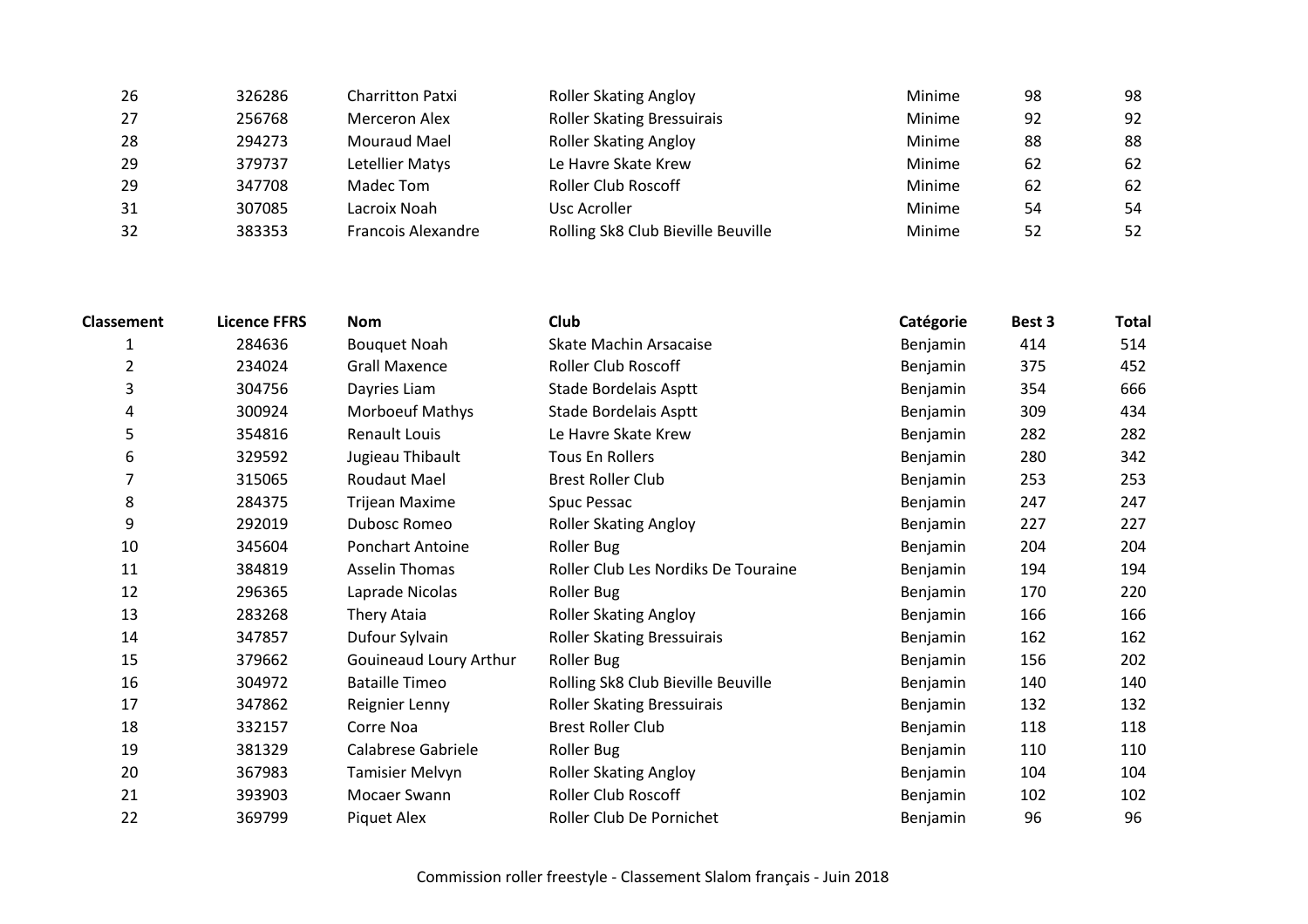| 23 | 388253 | Fernandes Kylian      | Les Sauterelles              | <b>Benjamin</b> | 88 | 88 |
|----|--------|-----------------------|------------------------------|-----------------|----|----|
| 24 | 304631 | Vadant Bastien        | <b>Roller Dole Tavaux</b>    | Benjamin        | 87 | 87 |
| 25 | 377406 | Aksavrin Noa          | Roller Bug                   | Benjamin        | 86 | 86 |
| 26 | 218154 | Laleve Damien         | Roller Bug                   | <b>Benjamin</b> | 66 | 66 |
| 27 | 407686 | Creach Enzo           | <b>Roller Club Roscoff</b>   | Benjamin        | 58 | 58 |
| 28 | 289172 | Haon Maxime           | Roller Maine Coeur De Sarthe | Benjamin        | 54 | 54 |
| 29 | 321712 | Letessier Leonard     | Roller Maine Coeur De Sarthe | Benjamin        | 44 | 44 |
| 30 | 291687 | Vallee Gabin          | Roller Maine Coeur De Sarthe | Benjamin        | 42 | 42 |
| 30 | 391139 | Chicheportich Elliot  | Les Sauterelles              | Benjamin        | 42 | 42 |
| 32 | 392874 | Chaigne Paul          | <b>Tous En Rollers</b>       | Benjamin        | 38 | 38 |
| 33 | 391142 | Leusie Pierre Etienne | Les Sauterelles              | Benjamin        | 37 | 37 |

| <b>Roller Bug</b><br>320829<br>Coupeaud Julien<br>1<br>Poussin                 | 400<br>351 | 500 |
|--------------------------------------------------------------------------------|------------|-----|
|                                                                                |            |     |
| $\overline{2}$<br>379736<br>Wanstok Oren<br>Le Havre Skate Krew<br>Poussin     |            | 351 |
| 3<br>343160<br>Jugieau Bastien<br>Tous En Rollers<br>Poussin                   | 318        | 384 |
| 336887<br><b>Roller Club Roscoff</b><br>4<br><b>Thepaut Antoine</b><br>Poussin | 310        | 310 |
| 5<br>333236<br>Deniaud Nolan<br><b>Roller Bug</b><br>Poussin                   | 290        | 377 |
| 6<br>381090<br>Gomez Esteve<br>Skate Machin Arsacaise<br>Poussin               | 279        | 345 |
| 7<br>260860<br>Metayer Clement<br><b>Roller Bug</b><br>Poussin                 | 278        | 348 |
| 8<br>390595<br><b>Roller Bug</b><br>Turmo Robin<br>Poussin                     | 205        | 205 |
| 9<br>369354<br><b>Roller Bug</b><br>Doussin Matheo<br>Poussin                  | 178        | 178 |
| 10<br>387878<br>Viaud Antonin<br>Tous En Rollers<br>Poussin                    | 158        | 158 |
| 11<br>319539<br>Roudaut Titouan<br><b>Brest Roller Club</b><br>Mini            | 128        | 128 |
| 12<br>345558<br><b>Cumunel Arthur</b><br>Roller Bug<br>Poussin                 | 124        | 124 |
| 12<br>Creff Manao<br><b>Roller Club Roscoff</b><br>281913<br>Poussin           | 124        | 124 |
| 14<br>343822<br>Lacroix Ethan<br>Mini<br>Usc Acroller                          | 120        | 120 |
| 15<br><b>Roller Club Roscoff</b><br>269647<br>Roignant Leny<br>Poussin         | 112        | 112 |
| 15<br>414057<br><b>Bertin Carl</b><br>Roller Bug<br>Poussin                    | 112        | 112 |
| 17<br>431851<br>Obiols Patxi<br><b>Roller Skating Angloy</b><br>Poussin        | 106        | 106 |
| 18<br><b>Roller Club Roscoff</b><br>359944<br>Daridon Yael<br>Poussin          | 96         | 96  |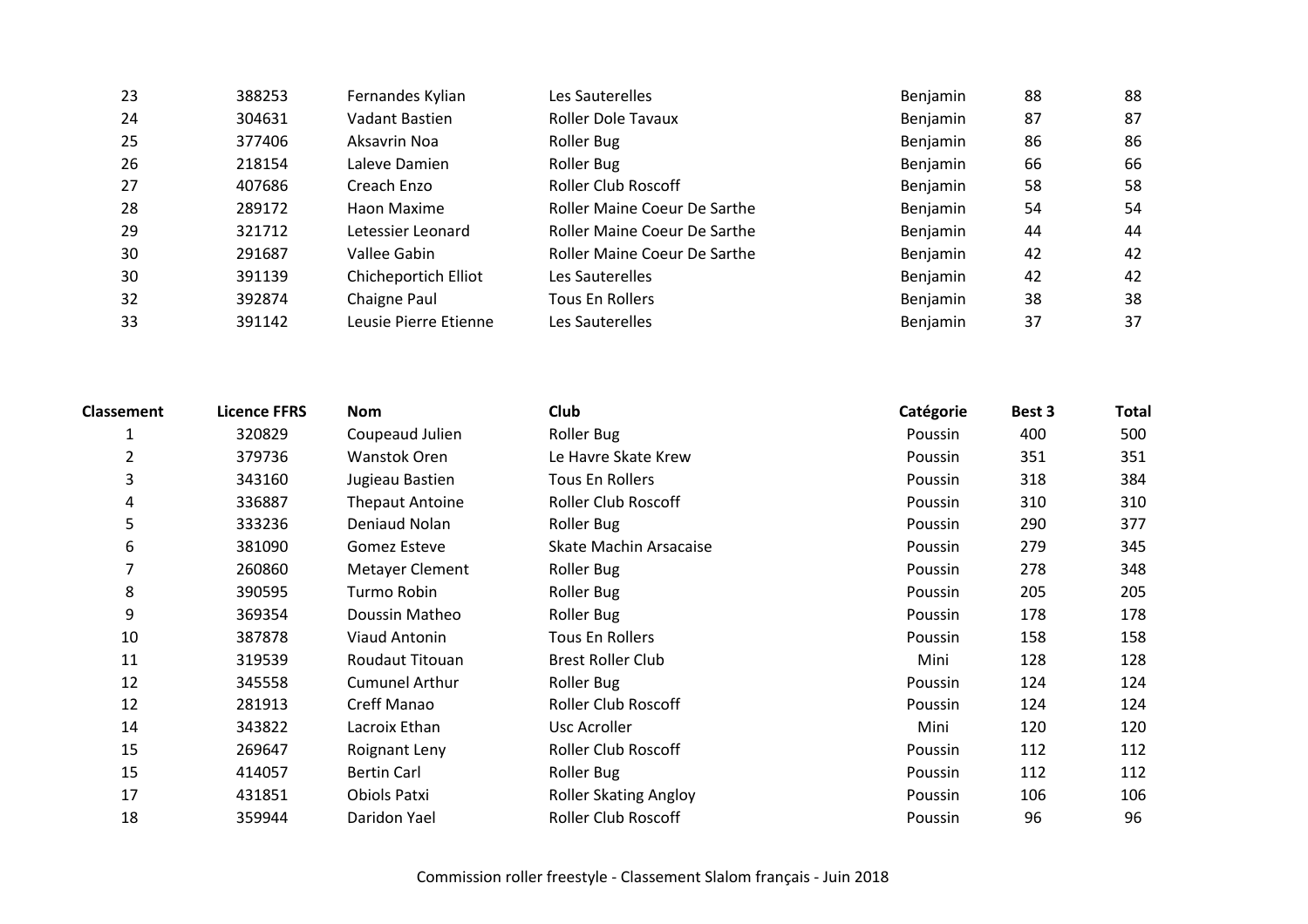| 19 | 350493 | Didier Martin         | <b>Roller Dole Tavaux</b>     | Poussin | 62 | 62 |
|----|--------|-----------------------|-------------------------------|---------|----|----|
| 20 | 350492 | Didier Clovis         | <b>Roller Dole Tavaux</b>     | Mini    | 58 | 58 |
| 20 | 353960 | Bernela Romain        | Roller Club De Pornichet      | Poussin | 58 | 58 |
| 22 | 343154 | Bordet-Vicente Enzo   | Tous En Rollers               | Mini    | 54 | 54 |
| 22 | 415051 | Vallee Constantin     | Sam Roller Sports             | Poussin | 54 | 54 |
| 24 | 428838 | Joaquim Pinto Gabriel | <b>Roller Skating Angloy</b>  | Mini    | 50 | 50 |
| 25 | 365290 | Jacq Sonam            | <b>Troupe Roller Melloise</b> | Poussin | 48 | 48 |
| 25 | 402457 | Laborde Yoan          | <b>Roller Skating Angloy</b>  | Poussin | 48 | 48 |
| 27 | 431165 | Gabarrus Rafael       | <b>Roller Skating Angloy</b>  | Mini    | 46 | 46 |
| 28 | 376892 | Aime Nino             | <b>Troupe Roller Melloise</b> | Mini    | 40 | 40 |
| 29 | 393071 | Patureau Noe          | <b>Troupe Roller Melloise</b> | Mini    | 38 | 38 |
| 30 | 325901 | Champigny Yanis       | Atp 79 Thouars                | Poussin | 37 | 37 |
| 30 | 393064 | Patureau Mathis       | <b>Troupe Roller Melloise</b> | Poussin | 37 | 37 |
| 30 | 393614 | Ourif Rayan           | <b>Troupe Roller Melloise</b> | Poussin | 37 | 37 |
| 30 | 293236 | Charbonneau Cyprien   | Atp 79 Thouars                | Poussin | 37 | 37 |
|    |        |                       |                               |         |    |    |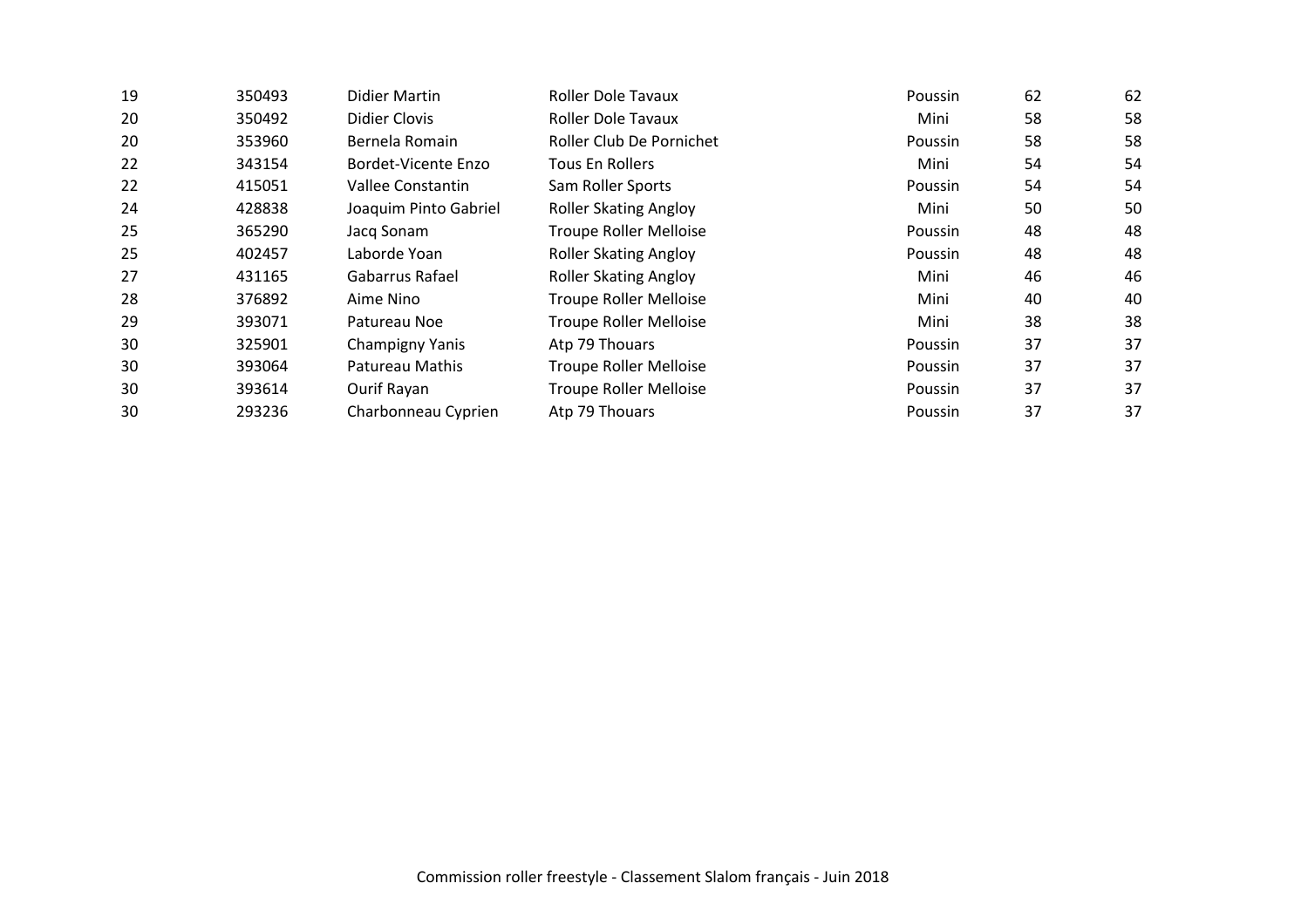

# **Classement Freestyle Slalom vitesse femmes**

| <b>Classement</b> | <b>Licence FFRS</b> | Nom                   | Club                       | Catégorie | Best <sub>3</sub> | <b>Total</b> |
|-------------------|---------------------|-----------------------|----------------------------|-----------|-------------------|--------------|
| 1                 | 196499              | <b>Granjon Lily</b>   | Sam Roller Sports          | Cadette   | 500               | 500          |
| 2                 | 196500              | Granjon Zoe           | Sam Roller Sports          | Senior    | 406               | 493          |
| 3                 | 208741              | <b>Bouquet Alix</b>   | Skate Machin Arsacaise     | Cadette   | 385               | 455          |
| 4                 | 104548              | Kerbrat Caroline      | Roller Bug                 | Senior    | 327               | 451          |
| 5                 | 203181              | Moreno Laurine        | Spuc Pessac                | Senior    | 317               | 317          |
| 6                 | 299891              | Hernandez Laurine     | <b>Brest Roller Club</b>   | Cadette   | 315               | 315          |
|                   | 264730              | <b>Bersoult Julie</b> | Les Sauterelles            | Cadette   | 302               | 302          |
| 8                 | 160975              | <b>Grall Justine</b>  | <b>Roller Club Roscoff</b> | Junior    | 300               | 300          |
| 9                 | 271872              | Lopes Christina       | Skate Machin Arsacaise     | Cadette   | 272               | 434          |
| 10                | 181528              | Loutrein Oceane       | Skate Machin Arsacaise     | Senior    | 272               | 272          |
| 11                | 209584              | Cardinal Julia        | <b>Roller Club Roscoff</b> | Cadette   | 266               | 266          |
| 12                | 271829              | Poussier Maelie       | Roller Club De Pornichet   | Junior    | 255               | 325          |
| 13                | 280662              | Gourvenec Naomi       | <b>Roller Club Roscoff</b> | Cadette   | 249               | 287          |
| 14                | 292454              | Perrot Lucie          | <b>Roller Dole Tavaux</b>  | Cadette   | 235               | 301          |
| 15                | 269764              | Castanheira Aude      | Stade Bordelais Asptt      | Cadette   | 234               | 444          |
| 16                | 300874              | Sochay Melyssandre    | Roller Bug                 | Cadette   | 224               | 348          |
| 17                | 98612               | Autin Bettina         | Les Sauterelles            | Senior    | 214               | 214          |
| 18                | 361501              | Labat Celya           | Roller Bug                 | Cadette   | 186               | 276          |
| 19                | 275772              | <b>Ruet Camille</b>   | Stade Bordelais Asptt      | Cadette   | 180               | 217          |
|                   |                     |                       |                            |           |                   |              |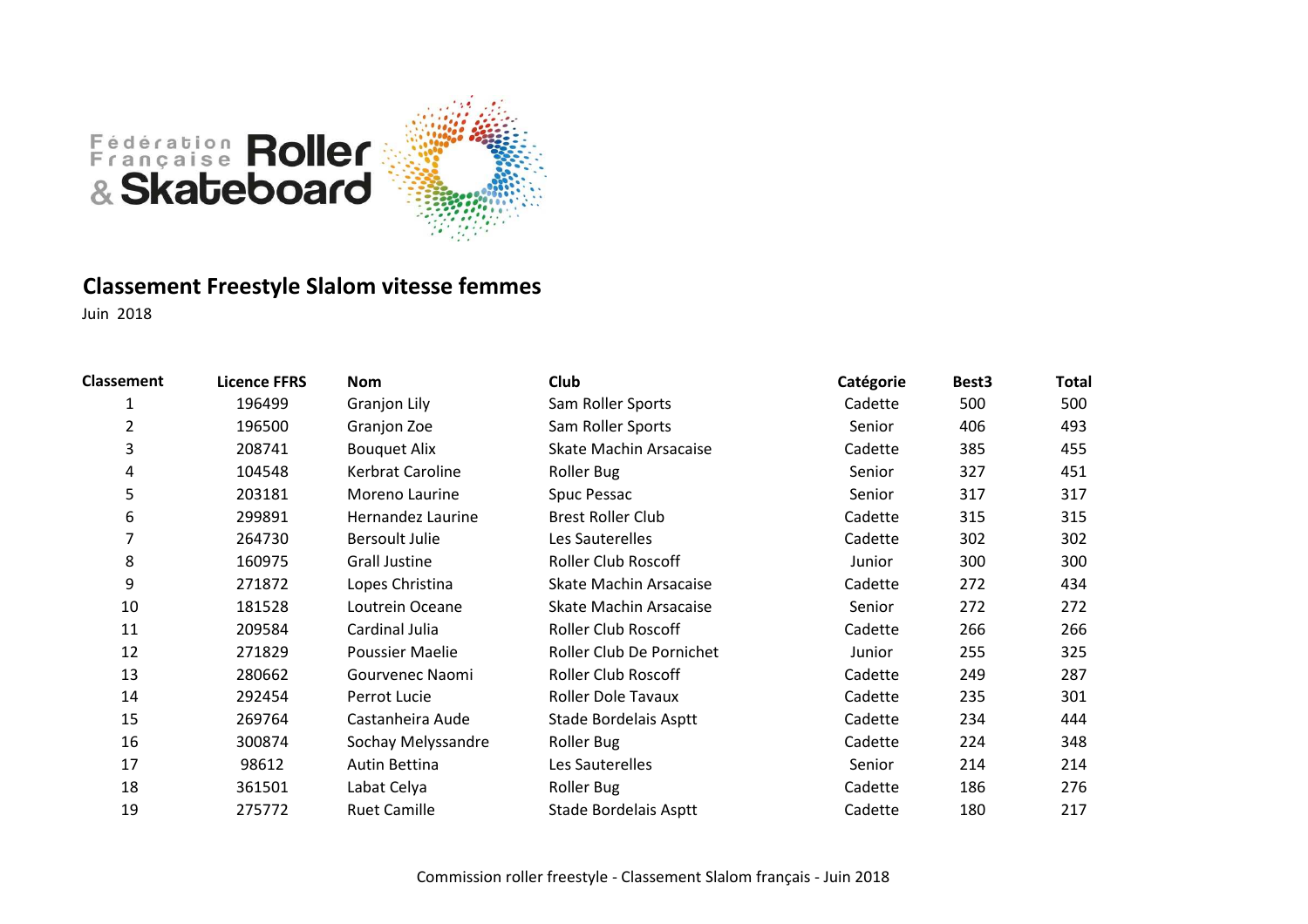| 20 | 352450 | <b>Trains Emilie</b>      | Le Havre Skate Krew                 | Cadette | 178 | 256 |
|----|--------|---------------------------|-------------------------------------|---------|-----|-----|
| 21 | 307060 | <b>Baty Elea</b>          | <b>Tous En Rollers</b>              | Cadette | 178 | 178 |
| 22 | 176180 | Salmon Clemence           | <b>Skate Machin Arsacaise</b>       | Junior  | 162 | 162 |
| 23 | 260167 | Leterrier Oceane          | Patin Club Plabennecois             | Junior  | 154 | 154 |
| 24 | 285272 | Grossin Lisa              | <b>Tous En Rollers</b>              | Cadette | 148 | 148 |
| 25 | 232097 | <b>Chagnaud Marie</b>     | Usc Acroller                        | Junior  | 143 | 143 |
| 26 | 178218 | Zanette Laura             | Usc Acroller                        | Junior  | 137 | 137 |
| 27 | 125808 | Chollon Shirley           | Spuc Pessac                         | Senior  | 120 | 120 |
| 28 | 170547 | <b>Corcinos Elodie</b>    | Colomiers Roller Hockey Club        | Senior  | 118 | 118 |
| 29 | 292572 | Berrekama Assia           | <b>Brest Roller Club</b>            | Cadette | 110 | 110 |
| 30 | 302836 | <b>Bellavoir Alexiane</b> | Roller Club De Pornichet            | Senior  | 70  | 70  |
| 31 | 365077 | <b>Riffaut Camille</b>    | Roller Club De Pornichet            | Cadette | 64  | 64  |
| 32 | 200144 | Da Rosa Eva               | Kroko Sports                        | Cadette | 62  | 62  |
| 32 | 285276 | <b>Bouffard Adele</b>     | <b>Tous En Rollers</b>              | Cadette | 62  | 62  |
| 32 | 240974 | <b>Tournier Marion</b>    | Alliance Glisse De Franche Comte    | Senior  | 62  | 62  |
| 35 | 259804 | Delalande Lila            | Roller Club Les Nordiks De Touraine | Cadette | 58  | 58  |
| 35 | 202190 | Duchemin Elisabeth        | Stade Bordelais Asptt               | Senior  | 58  | 58  |
| 37 | 380409 | <b>Radanovics Sabine</b>  | Roulez Rose                         | Senior  | 52  | 52  |
| 37 | 239000 | <b>Guiffant Tiphaine</b>  | Carhaix Poher Roller Skating Club   | Junior  | 52  | 52  |
| 39 | 304629 | Vadant Clara              | <b>Roller Dole Tavaux</b>           | Cadette | 50  | 50  |
| 40 | 308864 | Ermeneux Maelia           | <b>Graves Roller</b>                | Cadette | 48  | 48  |
| 41 | 60140  | Mignano Emilie            | <b>Brest Roller Club</b>            | Senior  | 46  | 46  |
| 42 | 215071 | Stephan Flora             | <b>Roller Club Roscoff</b>          | Senior  | 44  | 44  |
| 43 | 289123 | Chavelli Lucile           | Castres-Roller.Com                  | Cadette | 38  | 38  |
|    |        |                           |                                     |         |     |     |

| <b>Classement</b> | <b>Licence FFRS</b> | <b>Nom</b>      | Club                   | Catégorie | Best <sub>3</sub> | <b>Total</b> |
|-------------------|---------------------|-----------------|------------------------|-----------|-------------------|--------------|
|                   | 252270              | Amiand Sephora  | Dragon Riders          | Minime    | 377               | 377          |
|                   | 334423              | Mazouz Kalyssa  | Le Havre Skate Krew    | Minime    | 364               | 426          |
|                   | 285108              | Brousseau Sarah | Tous En Rollers        | Minime    | 341               | 341          |
|                   | 341221              | Darrigrand Lea  | Roller Bug             | Minime    | 340               | 510          |
|                   | 333238              | Lassaux Justine | Skate Machin Arsacaise | Minime    | 277               | 479          |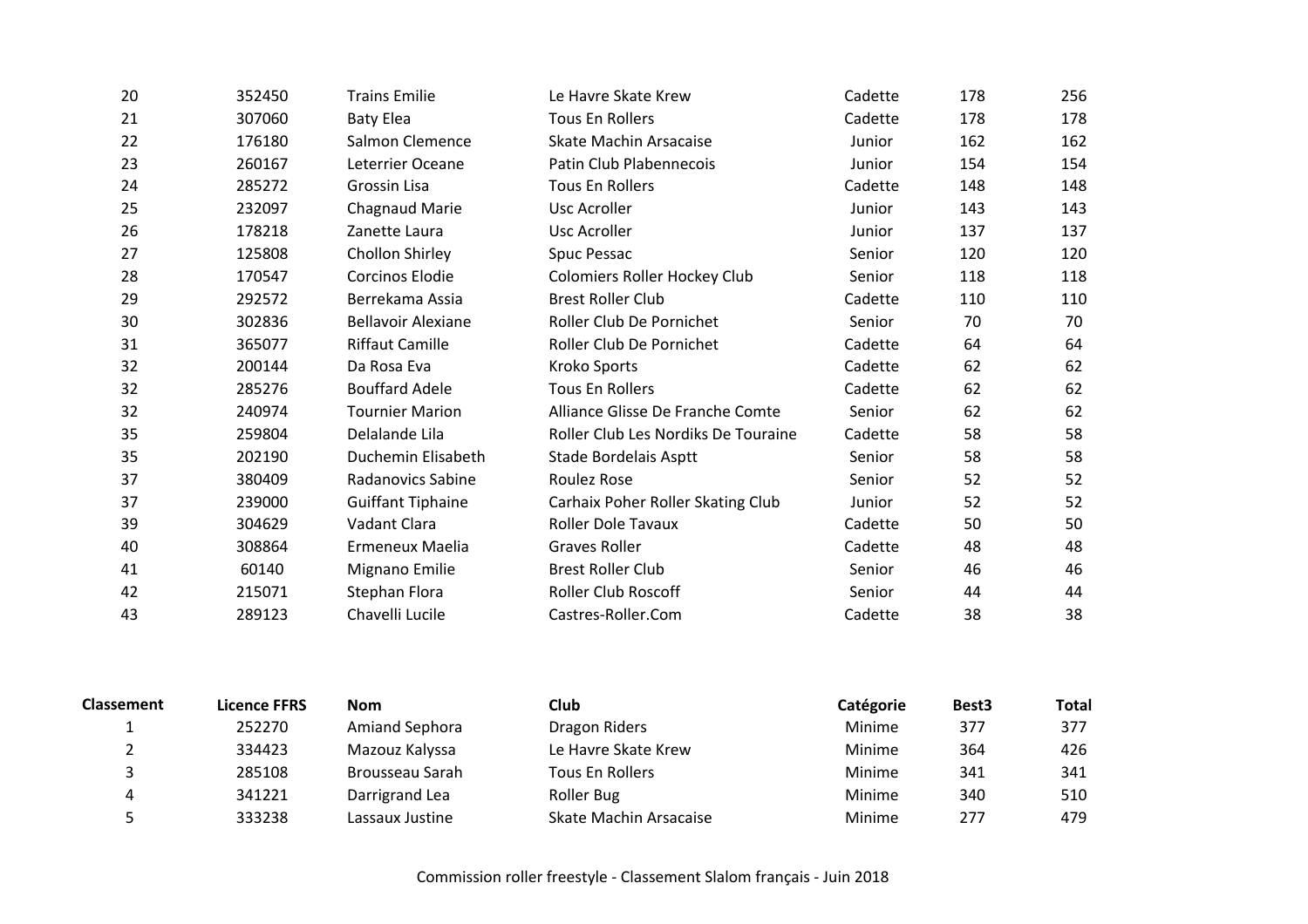| 6  | 311564 | Langevin Isaline         | Sport Urbain Nazairien Ride   | Minime | 274 | 274 |
|----|--------|--------------------------|-------------------------------|--------|-----|-----|
|    | 226965 | Le Guennic Rozenn        | Patin Club Plabennecois       | Minime | 253 | 253 |
| 8  | 266498 | Arzur Chimene            | <b>Roller Club Roscoff</b>    | Minime | 252 | 252 |
| 9  | 355956 | Sauget Maxence           | Skate Machin Arsacaise        | Minime | 228 | 338 |
| 10 | 284371 | Desmazes Marie Oceane    | Spuc Pessac                   | Minime | 224 | 224 |
| 11 | 416756 | <b>Bouchain Mathilde</b> | Stade Bordelais Asptt         | Minime | 223 | 281 |
| 12 | 241368 | Rivoalen Klervi          | Patin Club Plabennecois       | Minime | 194 | 194 |
| 13 | 310776 | Bescond Lou              | Les Sauterelles               | Minime | 174 | 174 |
| 14 | 378873 | Bernela Julie            | Roller Club De Pornichet      | Minime | 150 | 150 |
| 15 | 280770 | <b>Briot Noelie</b>      | Usc Acroller                  | Minime | 147 | 147 |
| 16 | 242460 | Dupouy Jeanne            | Graves Roller                 | Minime | 131 | 131 |
| 17 | 321939 | Mouclier Hannah          | Les Sauterelles               | Minime | 108 | 108 |
| 18 | 285275 | Simon Emmy               | Tous En Rollers               | Minime | 100 | 100 |
| 19 | 288198 | Fulgheri Laura           | Roller Club De Pornichet      | Minime | 88  | 88  |
| 20 | 326420 | <b>Vincent Ambre</b>     | Kroko Sports                  | Minime | 77  | 77  |
| 21 | 322112 | Favrel Cleo              | <b>Roller Dole Tavaux</b>     | Minime | 70  | 70  |
| 22 | 429157 | <b>Ayrault Coralie</b>   | <b>Troupe Roller Melloise</b> | Minime | 58  | 58  |
| 23 | 242773 | Appriou Floriane         | Patin Club Plabennecois       | Minime | 48  | 48  |
|    |        |                          |                               |        |     |     |

| <b>Classement</b> | <b>Licence FFRS</b> | <b>Nom</b>              | Club                                | Catégorie | Best 3 | <b>Total</b> |
|-------------------|---------------------|-------------------------|-------------------------------------|-----------|--------|--------------|
|                   | 347139              | Landrin Zoe             | Sport Urbain Nazairien Ride         | Benjamine | 474    | 474          |
|                   | 320661              | De Voort Albane         | Roller Club Les Nordiks De Touraine | Benjamine | 361    | 361          |
| 3                 | 322545              | Le Gac Margaux          | <b>Brest Roller Club</b>            | Benjamine | 315    | 381          |
| 4                 | 325978              | Soubigou Loann          | Dragon Riders                       | Benjamine | 280    | 280          |
| 5                 | 377765              | Fouache-Letellier Lilou | Le Havre Skate Krew                 | Benjamine | 277    | 371          |
| 6                 | 320650              | Lecomte Marie           | <b>Brest Roller Club</b>            | Benjamine | 254    | 254          |
|                   | 320660              | De Voort Margaux        | Roller Club Les Nordiks De Touraine | Benjamine | 240    | 240          |
| 8                 | 263603              | Simon Touroumire Eva    | Roller Bug                          | Benjamine | 230    | 288          |
| 9                 | 328112              | Canterranne Louna       | Roller Club Les Nordiks De Touraine | Benjamine | 212    | 212          |
| 10                | 410399              | Viogne Lucie            | Sport Urbain Nazairien Ride         | Benjamine | 158    | 158          |
| 11                | 347677              | Quillevere Celia        | <b>Roller Club Roscoff</b>          | Benjamine | 156    | 156          |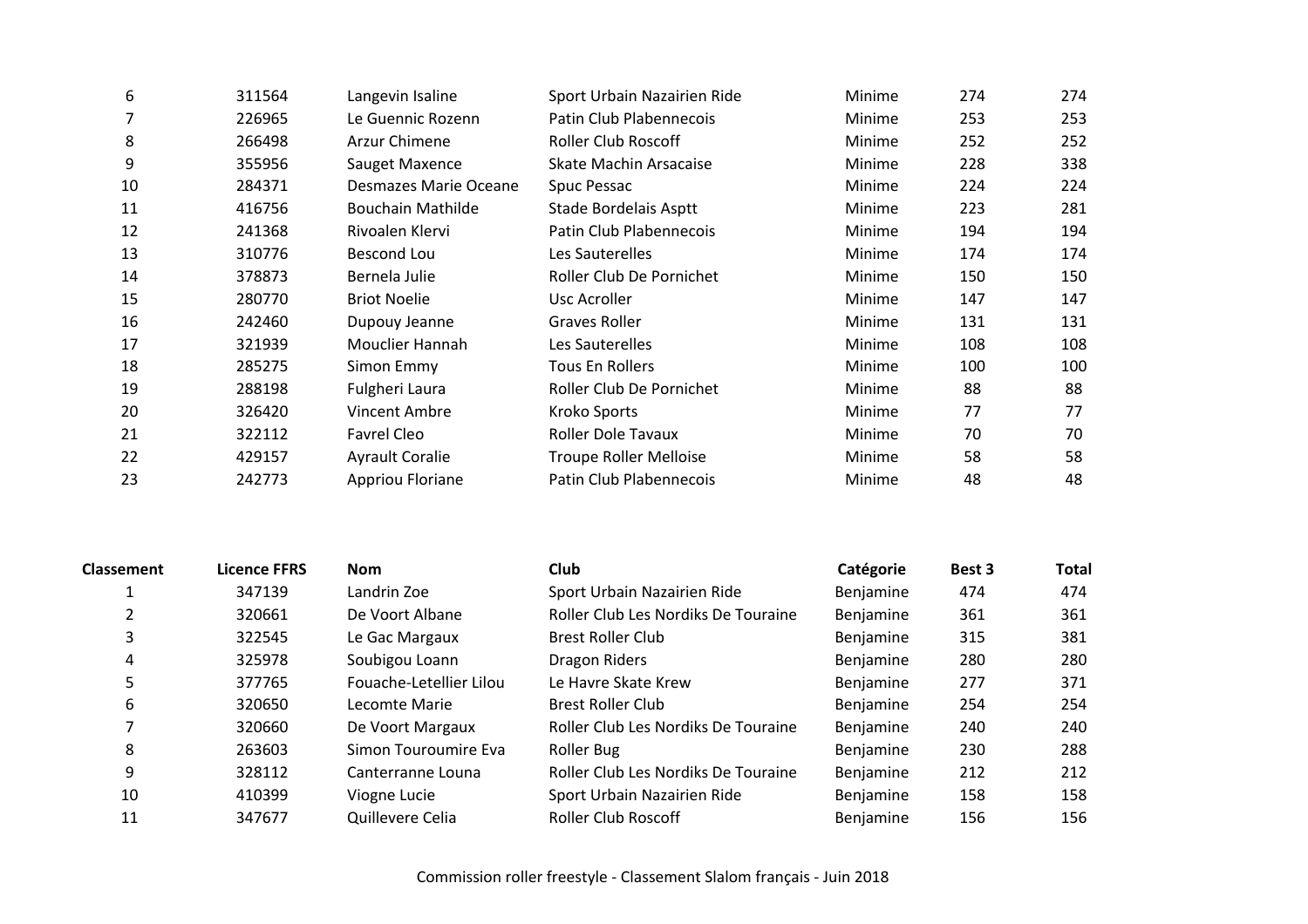| 12 | 299040 | Ropars Annaig              | Patin Club Plabennecois      | Benjamine | 154 | 154 |
|----|--------|----------------------------|------------------------------|-----------|-----|-----|
| 13 | 369645 | Boscage Laura              | Dragon Riders                | Benjamine | 116 | 116 |
| 14 | 407697 | Aupy Emma                  | Sport Urbain Nazairien Ride  | Benjamine | 96  | 96  |
| 15 | 392828 | Petitgas Lou-Anne          | Tous En Rollers              | Benjamine | 77  | 77  |
| 16 | 333058 | <b>Bordet-Vicente Mary</b> | Tous En Rollers              | Benjamine | 70  | 70  |
| 17 | 352812 | Panel Jeanne               | Roller Dole Tavaux           | Benjamine | 66  | 66  |
| 18 | 351263 | Dupe Laure                 | Tous En Rollers              | Benjamine | 62  | 62  |
| 18 | 410309 | Zilli Anais                | <b>Tous En Rollers</b>       | Benjamine | 62  | 62  |
| 20 | 374883 | <b>Burasovitch Mayrin</b>  | <b>Roller Skating Angloy</b> | Benjamine | 52  | 52  |
| 21 | 393724 | Hermance Romane            | Uso Roller Accro             | Benjamine | 50  | 50  |
| 21 | 327083 | Merle Alaia                | <b>Roller Skating Angloy</b> | Benjamine | 50  | 50  |

| <b>Classement</b> | <b>Licence FFRS</b> | <b>Nom</b>              | <b>Club</b>                         | Catégorie  | Best 3 | <b>Total</b> |
|-------------------|---------------------|-------------------------|-------------------------------------|------------|--------|--------------|
|                   | 384838              | Vaudeville Ondet Jeanne | Individuels                         | Poussine   | 380    | 527          |
| 2                 | 287377              | <b>Blin Lisa</b>        | Spuc Pessac                         | Poussine   | 340    | 340          |
| 3                 | 341219              | Miletto Aude            | <b>Roller Bug</b>                   | Poussine   | 279    | 331          |
| 4                 | 279520              | Arzur Sybille           | <b>Roller Club Roscoff</b>          | Poussine   | 277    | 277          |
| 5                 | 307122              | Simon Anaelle           | Tous En Rollers                     | Poussine   | 274    | 274          |
| 6                 | 327626              | Jalabert Annaee         | Roller Club Les Nordiks De Touraine | Poussine   | 246    | 246          |
| 7                 | 363403              | <b>Benard Mathilde</b>  | <b>Roller Bug</b>                   | Mini       | 181    | 181          |
| 8                 | 335021              | Rohel Axell             | A Chacun Ses Patins A Brest         | Poussine   | 153    | 153          |
| 9                 | 280659              | Le Duc Laure            | Roller Club Roscoff                 | Poussine   | 132    | 132          |
| 10                | 416350              | Lafon-Lajmi Helena      | <b>Roller Bug</b>                   | Poussine   | 124    | 124          |
| 10                | 391829              | Kovacs Boglarka         | Sport Urbain Nazairien Ride         | Poussine   | 124    | 124          |
| 12                | 431239              | <b>Bonnet Alex</b>      | Atp 79 Thouars                      | Mini       | 116    | 116          |
| 13                | 320729              | Jezequel Oceane         | <b>Roller Club Roscoff</b>          | Super Mini | 110    | 110          |
| 14                | 416620              | Cazin Iris              | Roller Club De Pornichet            | Mini       | 108    | 108          |
| 15                | 345024              | Malaurie Hannah         | Patin Club Plabennecois             | Poussine   | 70     | 70           |
| 16                | 404324              | Kourouna Soukeina       | Le Havre Skate Krew                 | Poussine   | 66     | 66           |
| 17                | 301279              | Jezequel Clara          | <b>Roller Club Roscoff</b>          | Mini       | 62     | 62           |
| 17                | 329591              | Roux Angelina           | Tous En Rollers                     | Poussine   | 62     | 62           |